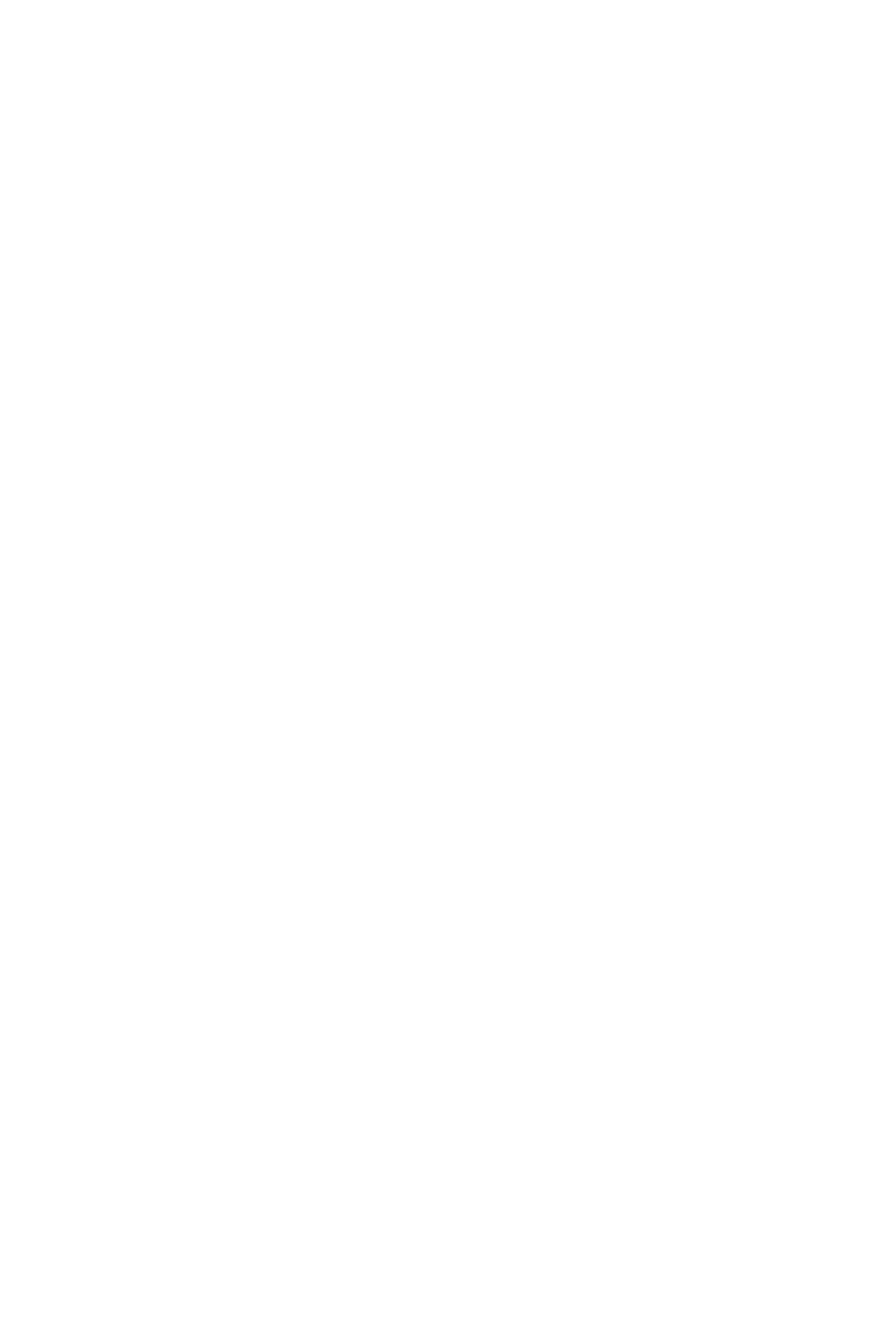LILT volume 6, issue 5 October 2011

# A Pendulum Swung Too Far

KENNETH CHURCH, Johns Hopkins University, HLTCOE

#### 1 Motivation for Pragmatism

The revival of empiricism in the 1990s was an exciting time. We never imagined that that effort would be as successful as it turned out to be. At the time, all we wanted was a seat at the table. In addition to everything else that was going on at the time, we wanted to make room for a little work of a different kind. We founded  $SIGDATA$  to provide a forum for this kind of work. SIGDAT started as a relatively small Workshop on Very Large Corpora in 1993 and later evolved into the larger EMNLP Conferences. At first, the SIGDAT meetings were very different from the main ACL conference $^2$  in many ways (size, topic, geography), but over the years, the differences have largely disappeared. It is nice to see the field come together as it has, but we may have been too successful. Not only have we succeeded in making room for what we were interested in, but now there is no longer much room for anything else. Figure 1 illustrates the dramatic shift from Rationalism to Empiricism with no end in sight.

According to Hall et al. (2008), the shift started in 1988 with Brown et al. (1988) and Church (1988). Hall et al. (2008) came to this conclusion based on an analysis of the ACL Anthology, a collection of 16,500 published papers in Computational Linguistics from the 1970s to the

<sup>1</sup>http://www.cs.jhu.edu/~yarowsky/sigdat.html  $^{2}$ http://www.aclweb.org

LiLT Volume 6, Issue 5, October 2011.

A Pendulum Swung Too Far.

Copyright © 2011, CSLI Publications.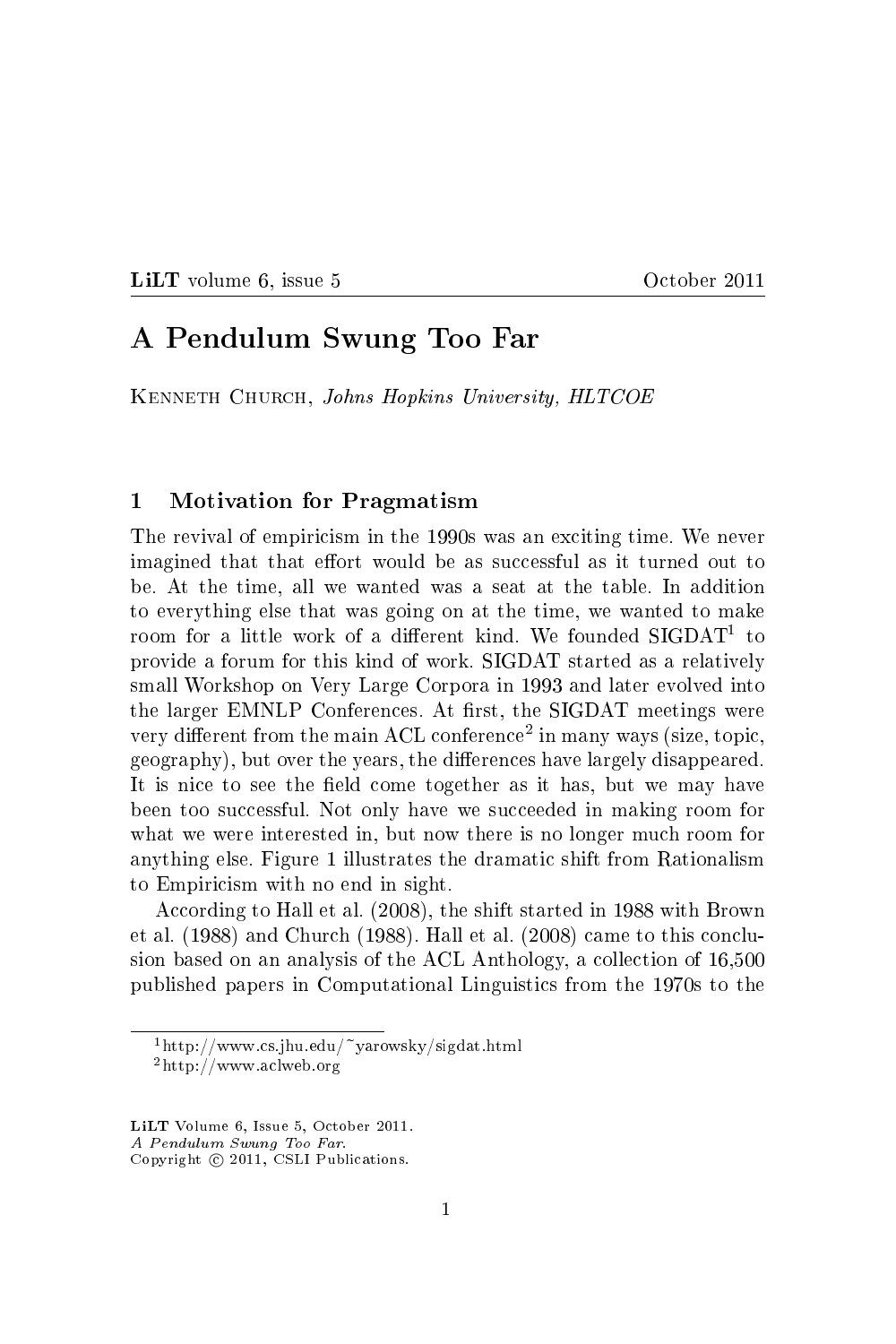#### $2 / LiLT$  volume 6, issue 5 October 2011



FIGURE 1 The shift from Rationalism to Empiricism is striking (and no longer controversial). This plot is based on two independent surveys of ACL meetings by Bob Moore and Fred Jelinek (personal communication).

#### present.<sup>3</sup>

However, if we consider a larger time window that goes back well before the ACL Anthology, as illustrated in Figure 2, we see a very different picture. The more salient trend is the oscillation between Rationalism and Empiricism and back with a switch every couple decades:<sup>4</sup><br>• 1950s: Empiricism (Shannon, Skinner, Firth, Harris)

- . 1950s: Empiricism (Shannon, Skinner, Firth, Harris)<br>. 1970s: Rationalism (Chomsky, Minsky)
- 
- . 1970s: Rationalism (Chomsky, Minsky)<br>1990s: Empiricism (IBM Speech Group, AT&T Bell Labs) . 1990s: Empiricism (IBM Speech <br> 2010s: A Return to Rationalism?
- 

This paper will review some of the rationalist positions that our generation rebelled against. It is a shame that our generation was so successful that these rationalist positions are being forgotten (just when they are about to be revived if we accept that forecast). Some of the more important rationalists like Pierce are no longer even mentioned in currently popular textbooks. The next generation might not get a

<sup>3</sup>http://aclweb.org/anthology-new/

<sup>4</sup>As one of the reviewers pointed out, there are a few problems with the 20-year oscillation hypothesis. In particular, we would predict a peak in rationalism in the 1930s. The 1930s are complicated; both rationalists and empiricists were prominent at the time, e.g., Gestalt Psychology and Bloomfield (1933). The debate has gone back and forth many times, though admittedly, it is probably not possible to trace peaks in rationalism every 40 years or so all the way back to the 17th century and Descartes.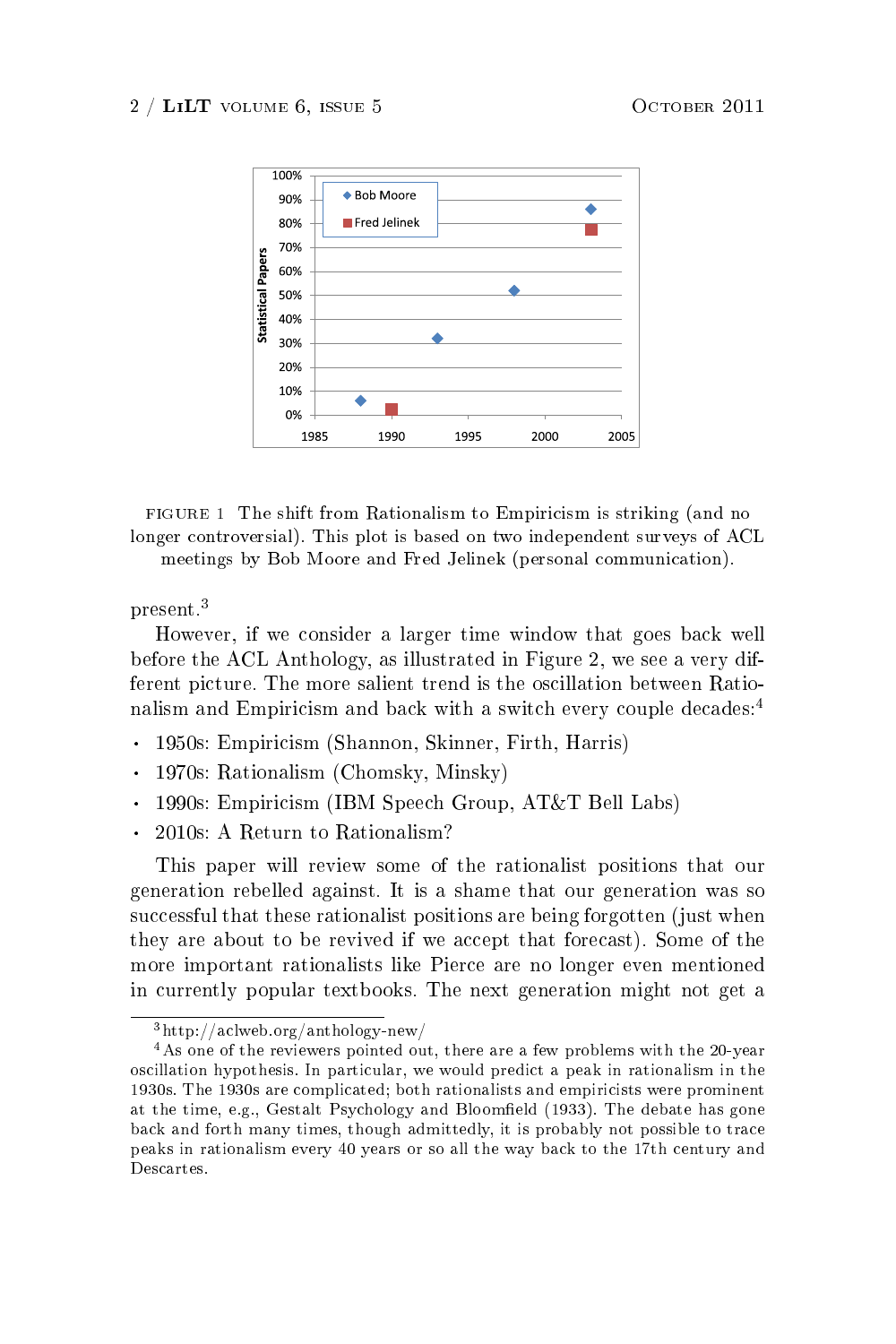

FIGURE 2 An extreme view of the literature, where the trend in Figure 1 (denoted by a dashed red line) is dominated by the larger oscillation every couple of decades. Note that that line is fit to empirical data, unlike the oscillation which is drawn to make a point.

chance to hear the rationalist side of the debate. And the rationalists have much to offer, especially if the rationalist position becomes more popular in a few decades.

What motivated the revival of empiricism in the 1990s? What were we rebelling against? The revival was driven by pragmatic considerations. The field had been banging its head on big hard challenges like AI-complete problems and long-distance dependencies. We advocated a pragmatic pivot toward simpler more solvable tasks like part of speech tagging. Data was becoming available like never before. What can we do with all this data? We argued that it is better to do something simple (than nothing at all). Let's go pick some low hanging fruit. Let's do what we can with short-distance dependencies. That won't solve the whole problem, but let's focus on what we can do as opposed to what we can't do. The glass is half full (as opposed to half empty).

The 1990s have witnessed a resurgence of interest in 1950s-style empirical and statistical methods of language analysis. Empiricism was at its peak in the 1950s, dominating a broad set of fields ranging from psychology (behaviorism) to electrical engineering (information the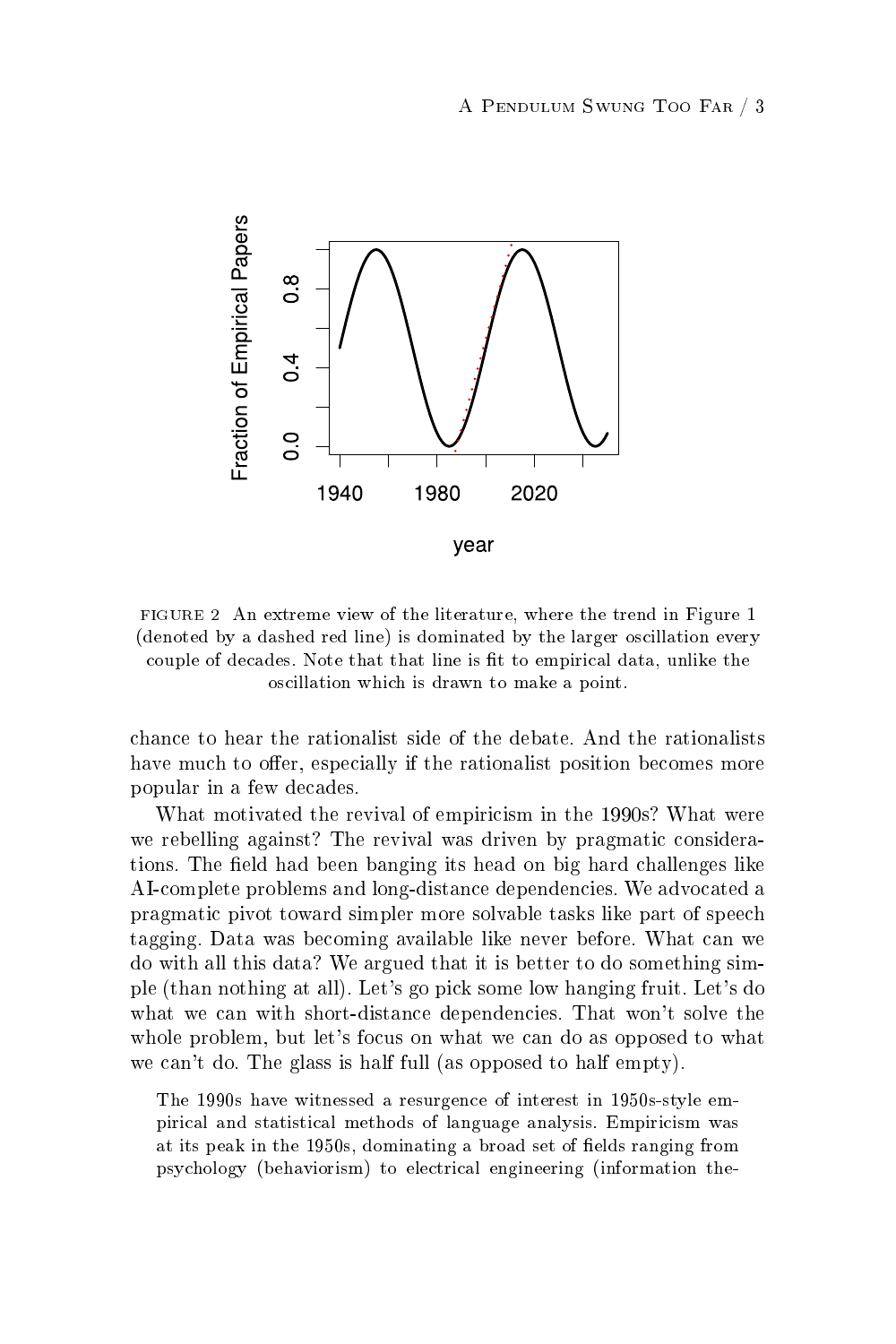ory). At that time, it was common practice in linguistics to classify words not only on the basis of their meanings but also on the basis of their co-occurrence with other words. Firth  $(1957)$ , a leading figure in British linguistics during the 1950s, summarized the approach with the memorable line: "You shall know a word by the company it keeps." Regrettably, interest in empiricism faded in the late 1950s and early 1960s with a number of signicant events including Chomsky's criticism of n-grams in Syntactic Structures (Chomsky, 1957) and Minsky and Papert's criticism of neural networks in Minsky and Papert (1969).

Perhaps the most immediate reason for this empirical renaissance is the availability of massive quantities of data: more text is available than ever before. Just ten years ago, the one-million word Brown Corpus Francis and Kucera (1982) was considered large, but even then, there were much larger corpora such as the Birmingham Corpus (Sinclair (1987) and Sinclair et al. (1987)). Today, many locations have samples of text running into the hundreds of millions or even billions of words. . . . The data-intensive approach to language, which is becoming known as Text Analysis, takes a pragmatic approach that is well suited to meet the recent emphasis on numerical evaluations and concrete deliverables. Text Analysis focuses on broad (though possibly superficial) coverage of unrestricted text, rather than deep analysis of (articially) restricted domains.<sup>5</sup>

# 2 Winters

The research community found the pragmatic approach attractive at that point in time (early 1990s) because the field was in the midst of a severe funding winter, what is now known as the second AI Winter of 1987-93. After yet another cycle of funding busts, the community was relatively receptive to a new approach that promised reliable results that we could bank on. According to Wikipedia<sup>6</sup>

In the history of artificial intelligence, an AI winter is a period of reduced funding and interest in artificial intelligence research. The process of hype, disappointment and funding cuts are common in many emerging technologies (consider the railway mania or the dot-com bubble), but the problem has been particularly acute for AI. The pattern has occurred many times:

- . 1966: the failure of machine translation,
- . 1970: the abandonment of connectionism,
- . 1971-75: DARPA's frustration with the Speech Understanding Research program at Carnegie Mellon University,

<sup>5</sup>Church and Mercer (1993)

 $6$ http://en.wikipedia.org/wiki/AI\_winter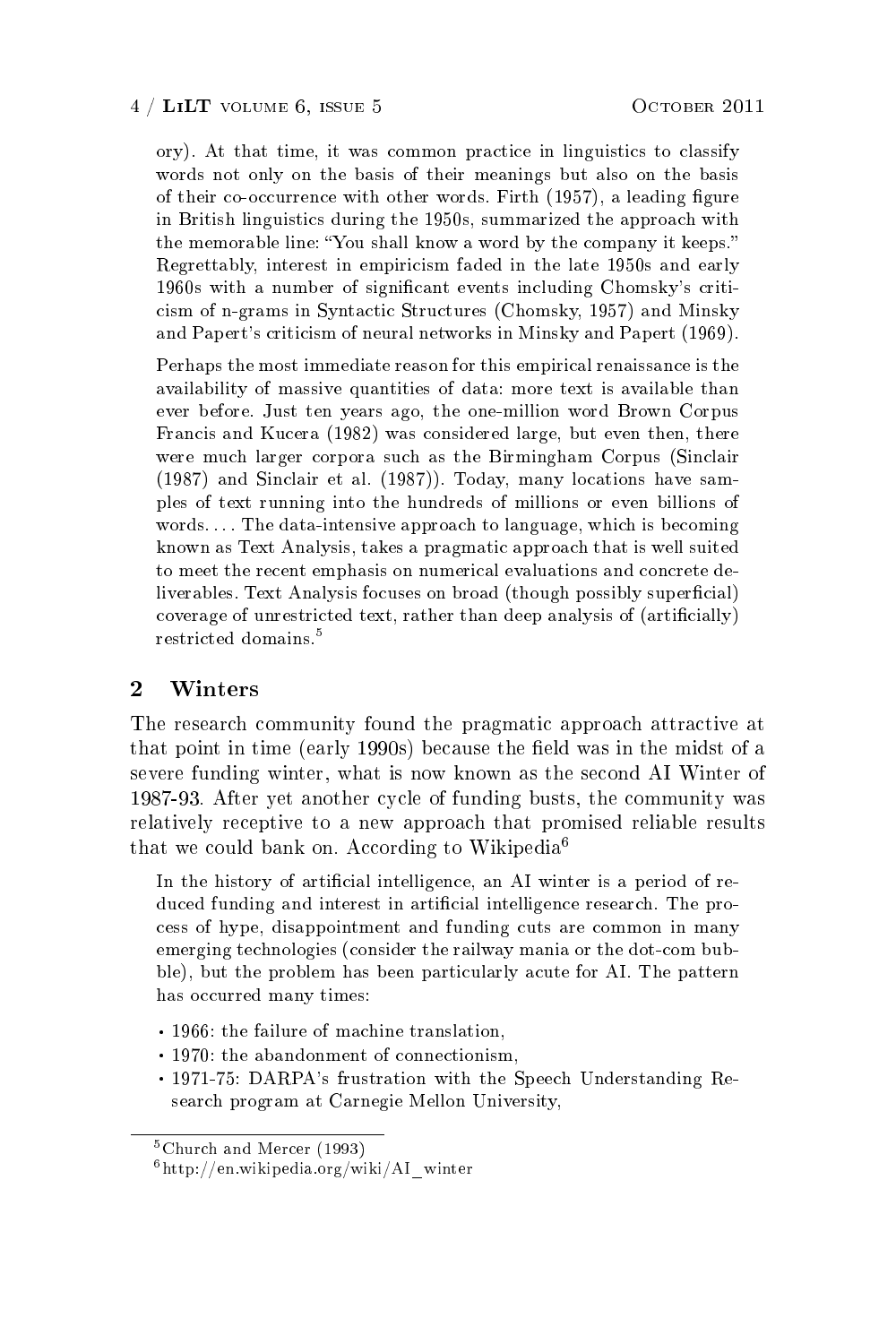- . 1973: the large decrease in AI research in the United Kingdom in response to the Lighthill Report, . 1973-74: DARPA's cutbacks to academic AI research in general,
- . 1973-74: DARPA's cutbacks to academic AI re<br>
1987: the collapse of the Lisp machine market,
- 
- . 1988: the cancellation of new spending on AI by the Strategic Computing Initiative,
- . 1993: expert systems slowly reaching the bottom,
- . 1990s: the quiet disappearance of the fifth-generation computer project's original goals, and the generally bad reputation AI has had since.

The worst times for AI were 1974-80 and 1987-93. Sometimes one or the other of these periods (or some part of them) is referred to as "the" AI winter.

The busts (winters) often followed a boom, a period of excessive optimism such as:<sup>7</sup>

Within the very near future—much less than twenty-five years—we shall have the technical capability of substituting machines for any and all human functions in organizations. Within the same period, we shall have acquired an extensive and empirically tested theory of human cognitive processes and their interaction with human emotions, attitudes and values.

We're feeling more confident these days than we felt at the depths of the second AI Winter. 15 years of picking low hanging fruit has produced a relatively stable stream of results, and relatively stable funding, at least when compared to the AI Winters.

# 3 Pierce, Chomsky & Minsky (PCM)

Needless to say, many of the great rationalists that we rebelled against, like Pierce, Chomsky and Minsky (henceforth PCM), would not be happy with where the field is today. Of course, on the other hand, many of the leaders of the field today would not be happy with a revival of their positions. When one of the current leaders of the field heard about this paper, he quipped, "What does Pierce have to offer us today?" PCM's arguments were controversial at the time and remain so because they caused a number of severe funding winters in a number of fields: Speech, Machine Translation and Machine Learning.

This paper is more interested in the common threads among PCM, but it is important to mention that they do not speak with one voice. There is considerable disagreement over Information Theory. Pierce (1961) has nice things to say about both Shannon and Chomsky, even

<sup>7</sup>Simon (1960)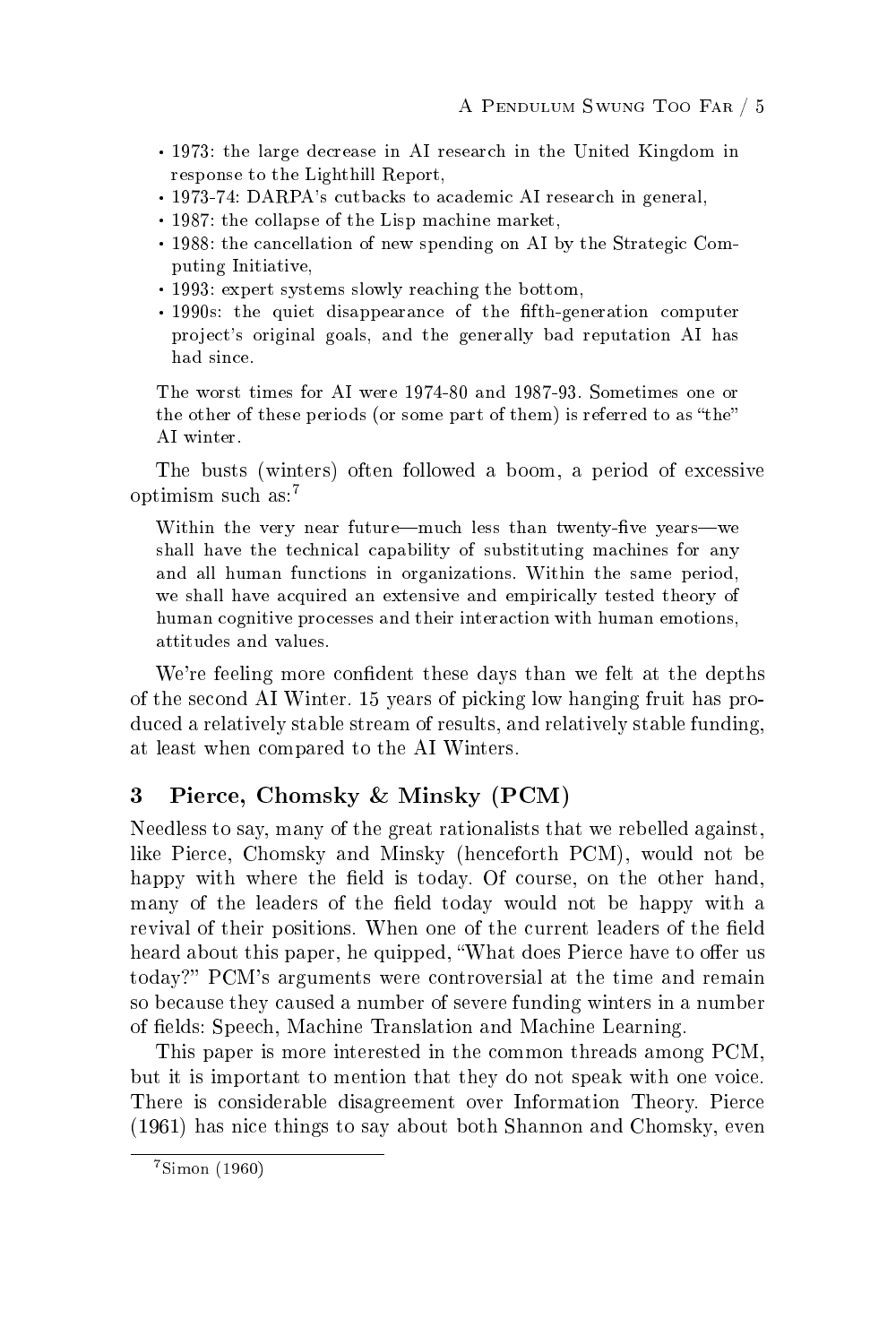though Chomsky is rebelling against much of Shannon's work on Information Theory. Apparently, these views don't fall neatly into simple equivalence classes (e.g., Rationalists and Empiricists), with perfect agreement within classes, and perfect disagreement across classes.

There is also considerable disagreement over intelligence. Minsky was a founding father of Artificial Intelligence (AI), and Pierce was one of its more outspoken critics: "Artificial intelligence is real stupidity."<sup>8</sup> Pierce objected to anything that attempts to come close to human intelligence, including of course Artificial Intelligence, but also Machine Translation and Speech Recognition. Pierce chaired the (in)famous ALPAC report, which is largely credited with a funding winter in Machine Translation.<sup>9</sup> Pierce also wrote "Whither Speech Recognition" a controversial letter to JASA (Journal of the Acoustical Society of America) that had a chilling effect on funding for speech recognition.<sup>10</sup>

This paper is more interested in the common threads than the differences. PCM challenged a number of empirical methods that were popular at the time, and have since been revived. Their objections have implications for many popular contemporary methods including Pattern Matching, Machine Learning (Linear Separators), Information Retrieval (Vector Space Model), Language Modeling (ngrams) and Speech Recognition (Hidden Markov Models (HMMs) and Conditional Random Fields (CRFs)).

Students need to learn how to use popular approximations effectively. Most approximations make simplifying assumptions that can be useful in many cases, but not all. For example, ngrams can capture many dependences, but obviously not when the dependency spans over more than  $n$  words. Similarly, linear separators can separate positive examples from negative examples in many cases, but not when the examples are not linearly separable. Many of these limitations are obvious (by construction), but even so, the debate, both pro and con, has been heated at times. And sometimes, one side of the debate is written out of the textbooks and forgotten, only to be revived/reinvented by the next generation.

Chomsky wrote about limitations with ngrams and Minsky wrote about limitation with linear separators. Others have written about limitations with other approximations. Tukey (1977), for example, teaches effective use of regression. Tukey encourages students to test for deviations from various normality assumptions. Outliers are a common source of trouble for regression, as are bowed residuals. Many work-

 $8$ http://en.wikipedia.org/wiki/John R. Pierce

<sup>9</sup>Pierce et al. (1966)

<sup>10</sup>Pierce (1969, 1970)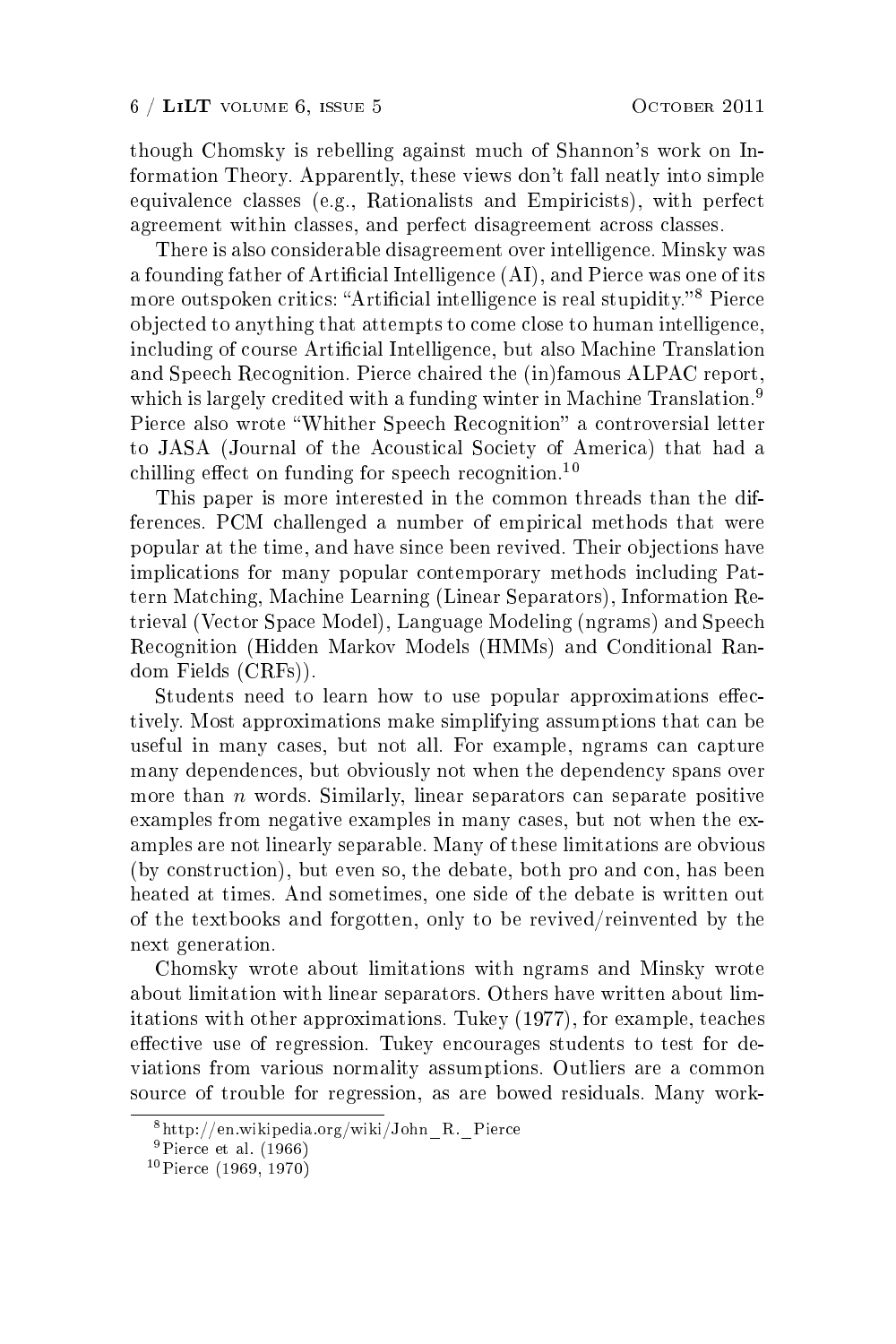|     | Type Grammars                                | Automata                      |
|-----|----------------------------------------------|-------------------------------|
| 3   | Regular                                      | Finite-State Machines (FSMs)  |
| - 2 | Context-Free (CF)                            | Push-Down Automata (PDA)      |
|     | Context-Sensitive (CS)                       | Linear Bounded Automata (LBA) |
|     | Recursively Enumerable Turing Machines (TMs) |                               |

TABLE 1 The Chomsky Hierarchy.

arounds have been proposed. A common trick is to transform the data with a non-linear transform such as a log. These tricks transform the problem into another problem with fewer troublesome deviations from the assumptions.

# 3.1 Chomsky's Objections

As mentioned above, Chomsky showed that ngrams cannot learn longdistance dependencies. While that might seem obvious in retrospect, there was a lot of excitement at the time over the Shannon-McMillan-Breiman Theorem,<sup>11</sup> which was interpreted to say that, in the limit, under just a couple of minor caveats and a little bit of not-very-important fine print, ngram statistics are sufficient to capture all the information in a string (such as an English sentence). Chomsky realized that while that may be true in the limit, ngrams are far from the most parsimonious representation of many linguistic facts. In a practical system, we will have to truncate ngrams at some (small) fixed  $k$  (such as trigrams or perhaps 5-grams). Truncated ngram systems can capture many agreement facts, but not all.

We ought to teach this debate to the next generation because it is likely that they will have to take Chomsky's objections more seriously than we have. Our generation has been fortunate to have plenty of low hanging fruit to pick (the facts that can be captured with short ngrams), but the next generation will be less fortunate since most of those facts will have been pretty well picked over before they retire, and therefore, it is likely that they will have to address facts that go beyond the simplest ngram approximations.

#### Center-Embedding

Chomsky not only objected to ngrams, but he also objected to finitestate methods, which include currently popular methods such as Hidden

 $11$ http://cm.bell-labs.com/cm/ms/what/shannonday/shannon1948.pdf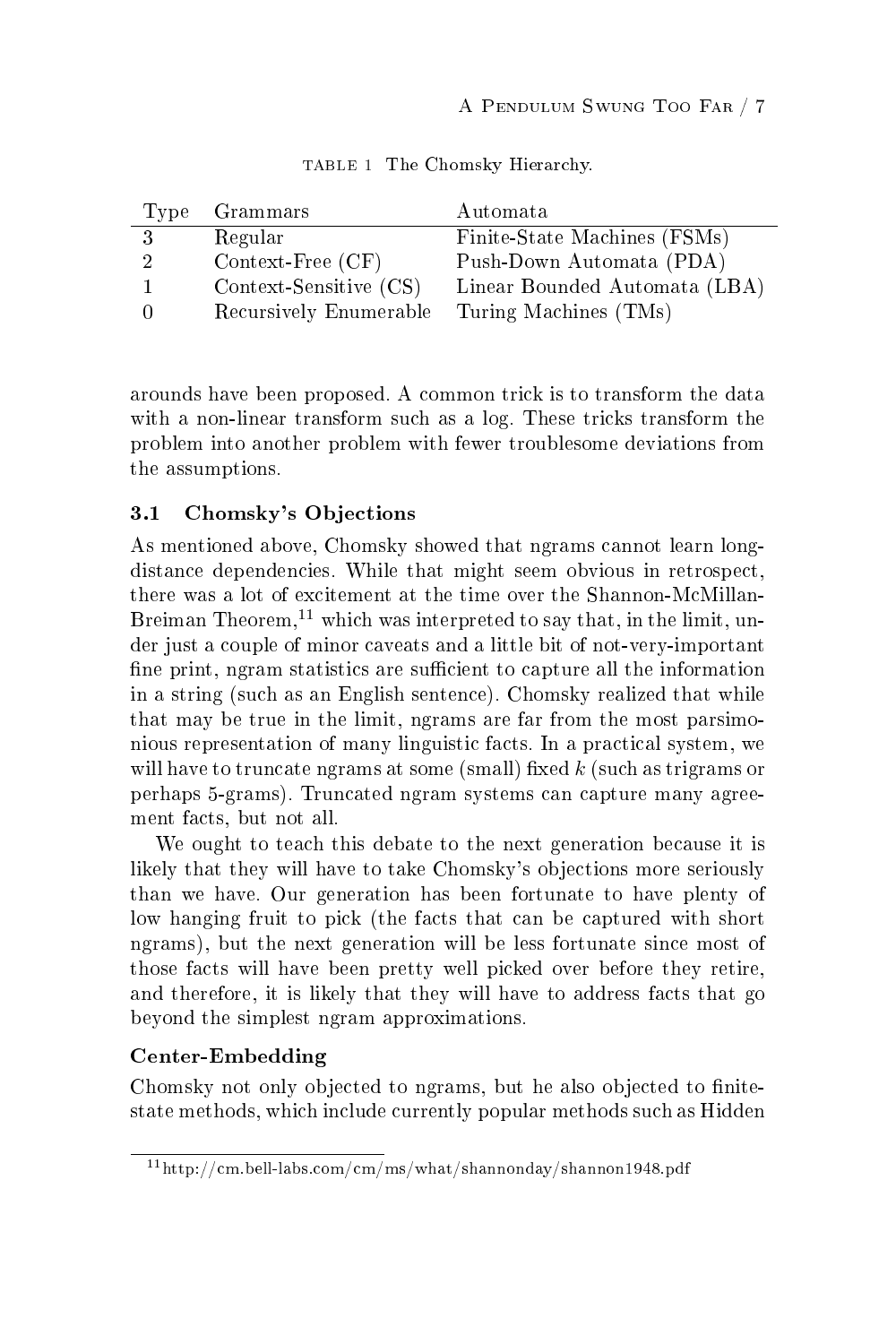Markov Models  $(HMMs)^{12}$  and Conditional Random Fields  $(CRFs)$ .<sup>13</sup>

Finite-state methods go beyond ngrams. Not only can finite-state methods capture everything that ngrams can capture, but they can do more. Unlike ngrams, finite-state grammars can capture some dependences that go beyond  $n$  words. For example, the following grammar expresses subject-verb agreement. Nouns and verbs should agree; both should be singular (sg) or both should be plural (pl). With a grammar such as the following, it is possible to capture such a dependency, even if it spans over more then  $n$  words.

$$
S \rightarrow S_{sg}
$$
  
\n
$$
S \rightarrow S_{pl}
$$
  
\n
$$
S_{sg} \rightarrow NP_{sg}VP_{sg}
$$
  
\n
$$
S_{pl} \rightarrow NP_{pl}VP_{pl}
$$
  
\n
$$
NP_{sg} \rightarrow \cdots N_{sg} \cdots
$$
  
\n
$$
NP_{pl} \rightarrow \cdots V_{sg} \cdots
$$
  
\n
$$
VP_{pl} \rightarrow \cdots V_{pl} \cdots
$$

The big question is whether this grammar requires infinite memory. To make this debate rigorous, Chomsky introduced center-embedding and what has since become known as the Chomsky Hierarchy.

The Chomsky Hierarchy has been hugely influential, not only in linguistics, but in many other fields as well, such as Computer Science.<sup>14</sup> Knuth admits to having read Chomsky (1957) during his honeymoon in 1961 and found it to be "a marvelous thing: a mathematical theory of language in which I could use a computer programmer's intuition."<sup>15</sup>

Chomsky showed that there is a simple relationship between the Chomsky Hierarchy and generative capacity:

$$
Type\ 0 > Type\ 1 > Type\ 2 > Type\ 3
$$

 $Recursively Enumerable > CS > CF > Regular$ 

In particular, context-free grammars can do more than regular grammars; there are things that can be done with infinite memory (a stack)

<sup>12</sup>http://en.wikipedia.org/wiki/Hidden\_Markov\_model

 $13$ http://en.wikipedia.org/wiki/Conditional\_random\_field

 $14$ http://en.wikipedia.org/wiki/Formal\_grammar mentions applications in theoretical computer science, theoretical linguistics, formal semantics and mathematical logic. This article mentions Knuth and ALGOL 68 among many other Computer Science connections. The ALGOL specification defined the syntax of the language in terms of BNF (Bacus-Naur Form), a context-free formalism. This Wikipedia article has more references in Computer Science than Linguists.

<sup>15</sup>http://www-cs-faculty.stanford.edu/~knuth/cl.html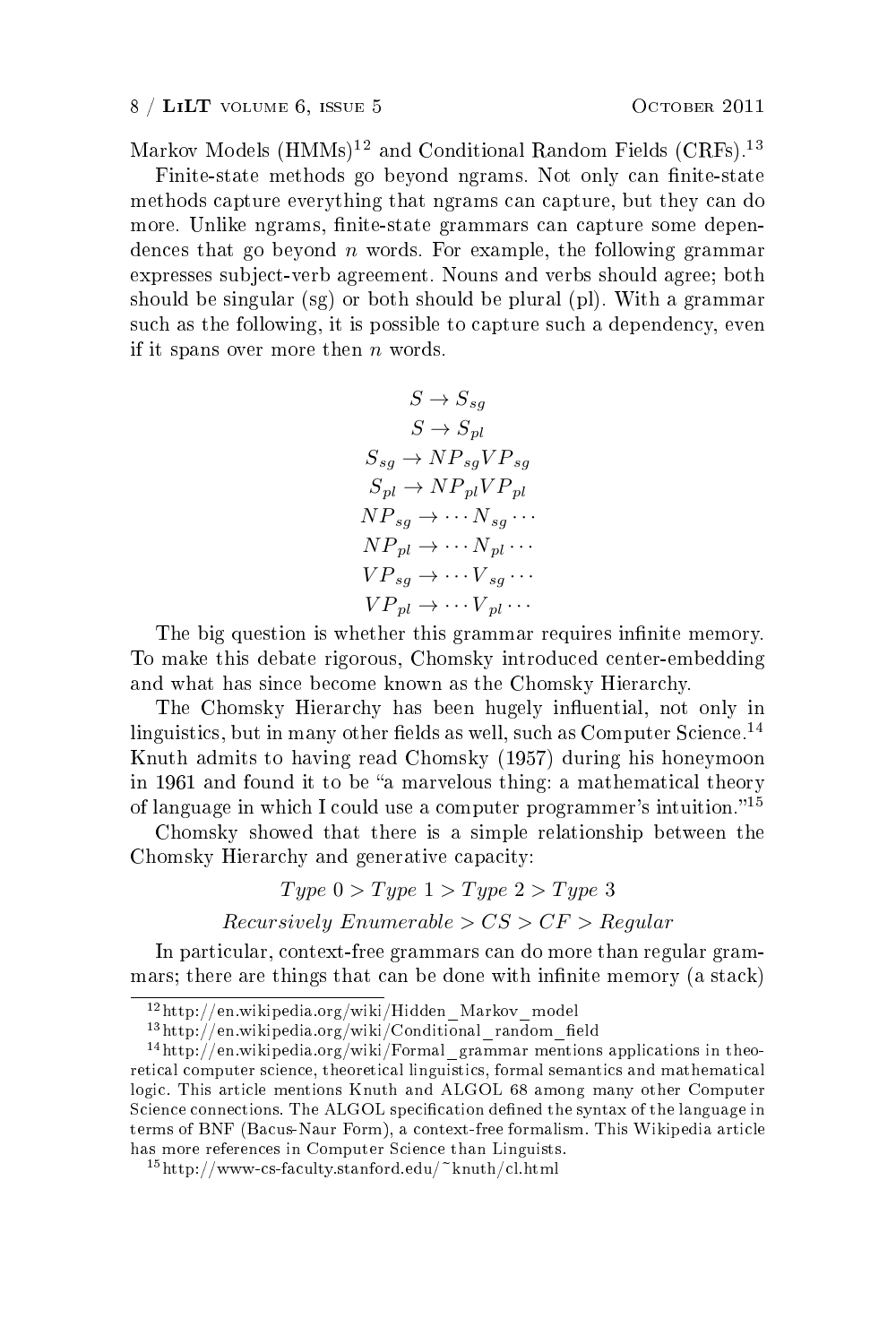that cannot be done with finite memory. Chomsky established centerembedding as the key difference between context-free and finite-state. That is, if (and only if) a grammar is center-embedded, then it requires infinite memory (a stack). Otherwise, it can be processed with finite memory (a finite-state machine).

More formally, a grammar is center embedded if there is a nonterminal A that can generate  $xAy$  where both x and y are non-empty. If either x or y are empty, then we have the simpler case of leftbranching and right-branching. The simpler cases of left-branching and right-branching can be processed with finite memory (finite-state machines), unlike center-embedding which requires unbounded memory (a stack).

A simple example of center-embedding is a parenthesis grammar:

$$
\langle \text{ expr} \rangle \rightarrow (\langle \text{ expr} \rangle)
$$

Parenthesis grammars are a special case of center-embedding where  $x$ is an open parenthesis and  $y$  is a closed parenthesis. A stack can easily keep track of the long-distance dependencies between open and close parentheses, but that requires unbounded memory. The big question is whether a parenthesis grammar could be processed with finite memory. Chomsky proved that cannot be done. More generally, finite-state methods cannot capture center-embedding.

Chomsky (1956) used the following examples to argue that English is center-embedded, and therefore, beyond the capabilities of finitestate methods such as HMMs. Chomsky assumed that English has a non-terminal  $S$  (for sentence or clause) that generates itself with nonempty material on both sides, as in:

- 1.  $S \to \cdots \to \text{If } S$ , then S.
- 2.  $S \to \cdots \to$  Either S, or S.
- 3.  $S \rightarrow \cdots \rightarrow$  The man who said that S, is arriving today.

There has always been some debate over the center-embedding facts. One of the reviewers objected with a number of arguments that I used myself in my masters thesis: Church  $(1980)$ . It is hard to find corpus evidence for more than two or three levels of center-embedding; see http://en.wikipedia.org/wiki/Center\_embedding and references therein. Nevertheless, Chomsky's argument is not without merit. It is probably easier (and more parsimonious) to describe the facts above with a grammar that allows arbitrary amounts of center-embedding than with a grammar that allows just a couple of levels of centerembedding.

Thus far, approximations such as ngrams and finite-state have served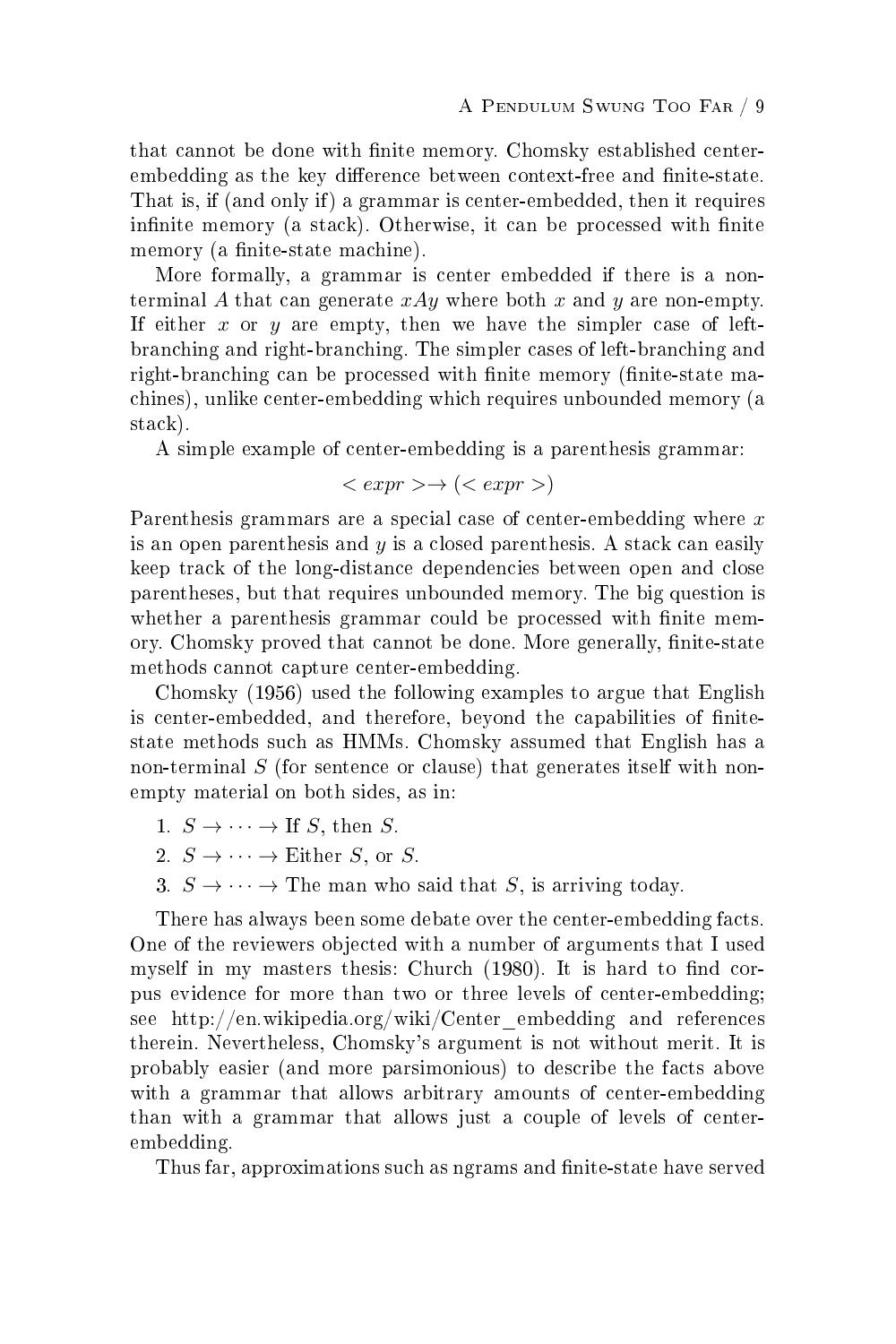us well. While there are obvious limitations with these approximations, so far, it is hard to point to more effective alternatives. Attempts to capture unusual long-distance dependencies tend to fix a few unusual fringe cases, but break more cases than they fix. Engineers have found that it is more important to address more common short-distance dependencies than less common long-distance dependencies. At least, this has been the experience of our generation.

That said, we ought to prepare the next generation for the possibility that they might do better than we have. We ought to teach the next generation about the strengths and weaknesses of currently popular methods. They need to know about the most successful approximations that we know of, but they also need to know about their limitations. It is likely that the next generation will find improvements over ngrams, and they might even find improvements that go beyond finite-state.

## 3.2 Minsky's Objections

Minsky and Papert (1969) showed that perceptrons (and more generally, linear separators) cannot learn functions that are not linearly separable such as XOR and connectedness. In two dimensions, a scatter plot is linearly separable when a line can separate the points with positive labels from the points with negative labels. More generally, in n dimensions, points are linearly separable when there is a  $n-1$  dimensional hyperplane that separates the positive labels from the negative labels.

#### Discrimination Tasks

The objection to perceptrons has implications for many popular machine learning methods including linear regression, logistic regression, SVMs and Naive Bayes. The objection also has implications for popular techniques in Information Retrieval such as the Vector Space Model and Probabilistic Retrieval, as well as the use of similar methods for other pattern matching tasks such as:

- 1. Word-Sense Disambiguation (WSD): distinguish "river" bank from "money" bank.
- 2. Author Identification: distinguish the Federalist Papers written by Madison from those written by Hamilton.
- 3. Information Retrieval (IR): distinguish documents that are relevant to a query from those that are not.
- 4. Sentiment Analysis: distinguish reviews that are positive from reviews that are negative.

Machine Learning methods such as Naive Bayes are often used to address these problems. Mosteller and Wallace (1964), for example,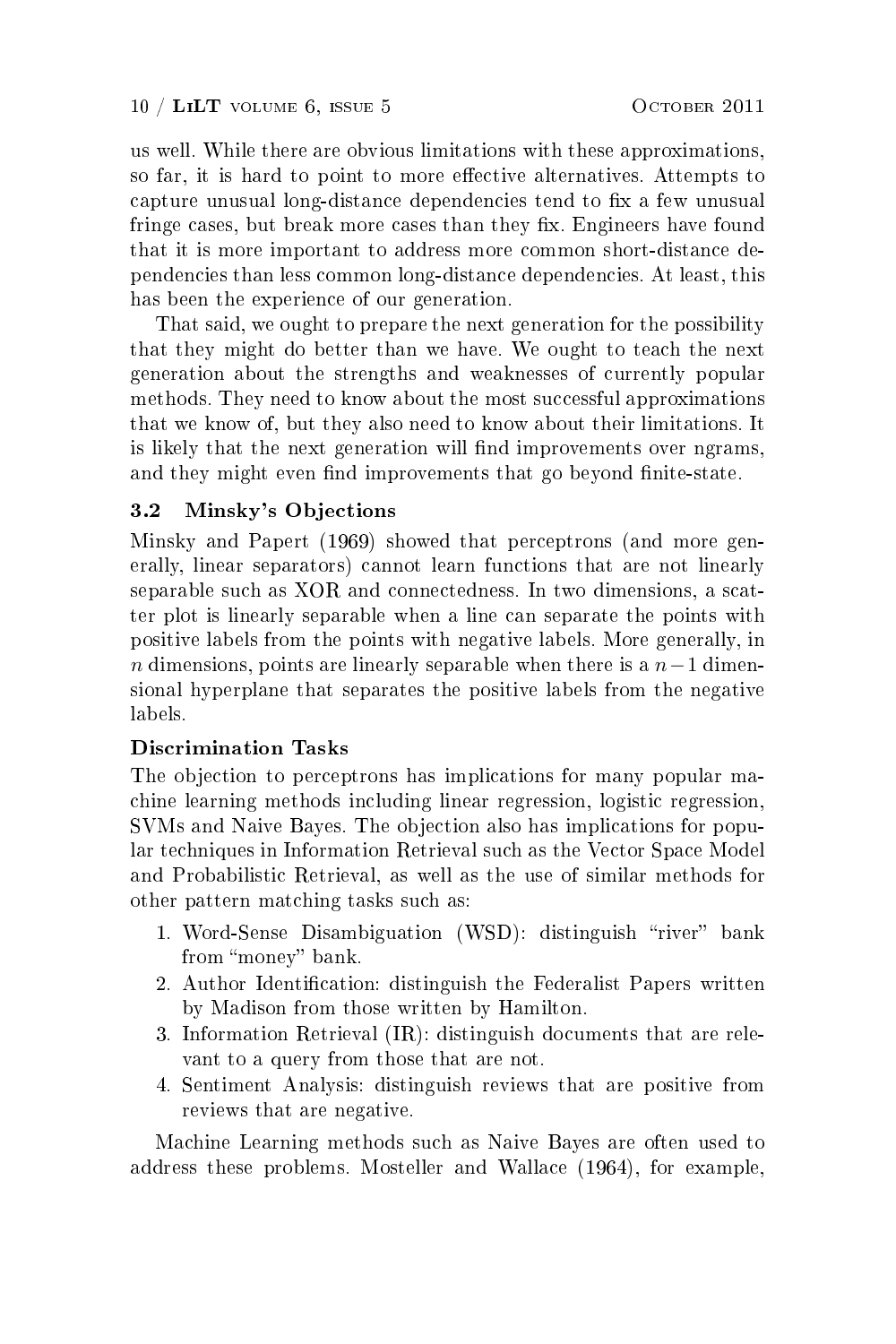| Word Sense<br>Disambigua-<br>tion<br>(WSD) | $score(context) = \prod_{word in context} \frac{Pr(word sense_1)}{Pr(word sense_2)}$           |
|--------------------------------------------|------------------------------------------------------------------------------------------------|
| Author<br><b>Identification</b>            | $score(doc) = \prod_{word in doc} \frac{Pr(word author_1)}{Pr(word author_2)}$                 |
| Information<br>Retrieval<br>(IR)           | $score(doc) = \prod_{word in doc} \frac{Pr(word relevant)}{Pr(word irrelevant)}$               |
| Sentiment<br>Analysis                      | $score(doc) = \prod_{word in doc} \frac{Pr(word positive\ review)}{Pr(word negative\ review)}$ |

TABLE 2 Four applications of Naive Bayes.

started with the Federalist Papers, a collection of 85 essays, written by Madison, Hamilton and Jay. The authorship has been fairly well established for the bulk of these essays, but there is some dispute over the authorhship for a dozen. The bulk of the essays are used as a training set to fit a model which is then applied to the disputed documents. At training time, Mosteller and Wallace estimated a likelihood ratio for each word in the vocabulary:  $Pr(word|Madison)/Pr(word|Hamilton)$ . Then the disputed essays are scored by multiplying these ratios for each word in the disputed essays. The other tasks use pretty much the same mathematics, as illustrated in Table 2.

More recently, discriminative methods such as logistic regression have been displacing generative methods such as Naive Bayes. The objections to perceptrons apply to many variations of these methods including both discriminative and generative variants.

#### Stoplists, Term Weighting and Learning to Rank

Although the mathematics is similar across the four tasks in Table 2, there is an important difference in stop lists. Information Retrieval tends to be most interested in content words, and therefore, it is common practice to use a stop list to ignore function words such as "the." In contrast, Author Identification places content words on a stop list, because this task is more interested in style than content.

The literature has quite a bit of discussion on term weighting. Term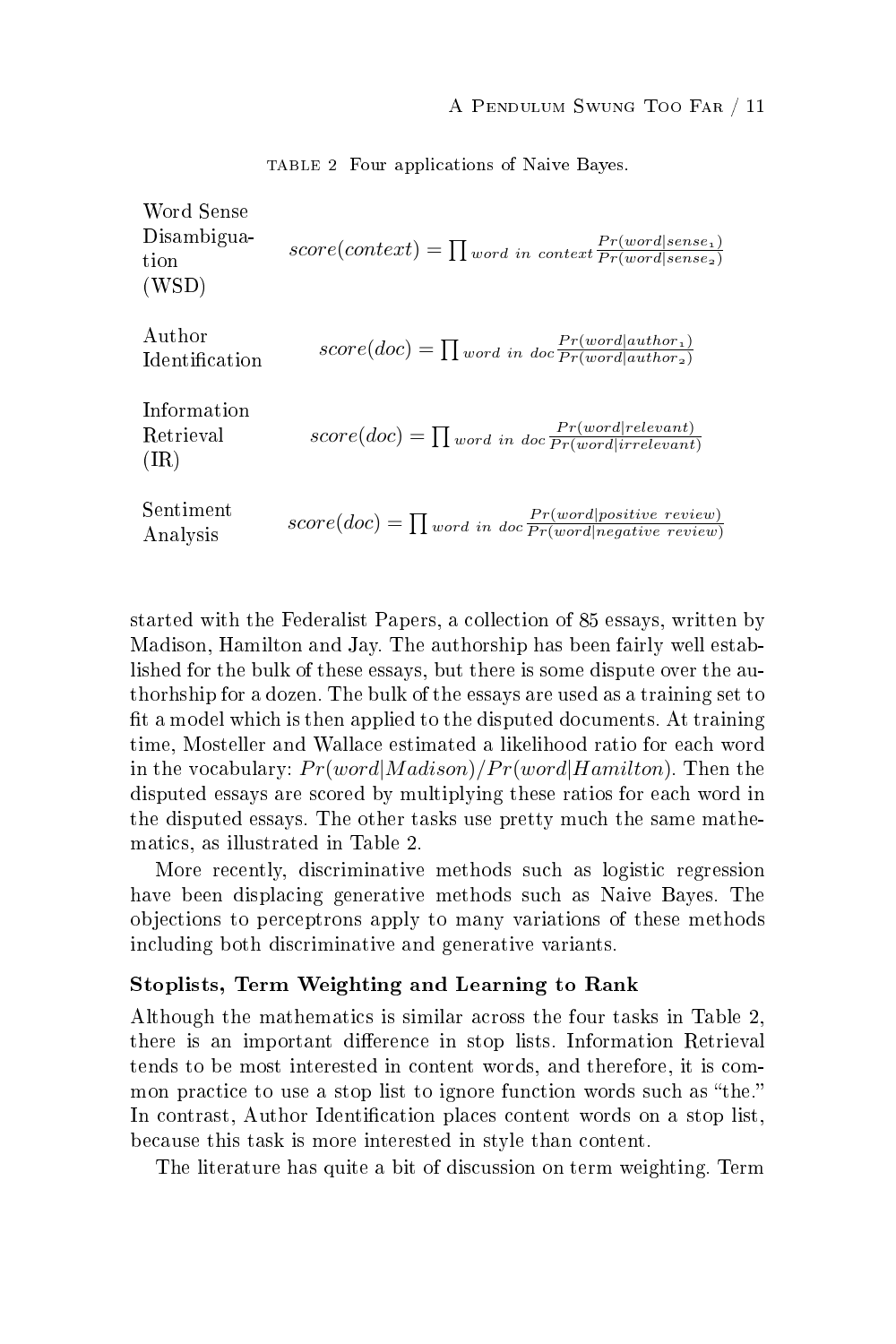weighting can be viewed as a generalization of stop lists. In modern web search engines, it is common to use modern machine learning methods to learn optimal weights. Learning to rank methods can take advantage of many features. In addition to document features that model what the authors are writing, these methods can also take advantage of features based on user logs that model what the users are reading. User logs (and especially click logs) tend to be even more informative than documents because the web tends to have more readers than writers. Search engines can add value by helping users discover the wisdom of the crowd. Users want to know what's hot (where other users like you are clicking). Learning to rank is a pragmatic approach that uses relatively simple machine learning and pattern matching techniques to finesse problems that might otherwise require AI-Complete Understanding.

Here is a discussion on learning to rank from a recent blog:<sup>16</sup>

Rather than trying to get computers to understand the content and whether it is useful, we watch people who read the content and look at whether they found it useful.

People are great at reading web pages and figuring out which ones are useful to them. Computers are bad at that. But, people do not have time to compile all the pages they found useful and share that information with billions of others. Computers are great at that. Let computers be computers and people be people. Crowds find the wisdom on the web. Computers surface that wisdom.

# 3.3 Why Current Technology Ignores Predicates

Weighting systems for Information Retrieval and Sentiment Analysis tend to focus on rigid designators (e.g., nouns) and ignore predicates (verbs, adjectives and adverbs) and intensifiers (e.g., "very") and loaded terms (e.g., "Mickey Mouse" and "Rinky Dink"). The reason might be related to Minsky and Papert's criticism of perceptrons. Years ago, we had access to MIMS, a collection of text comments collected by AT&T operators. Some of the comments were labeled by annotators as positive, negative or neutral. Rigid designators (typically nouns) tend to be strongly associated with one class or another, but there were quite a few loaded terms that were either positive or negative, but rarely neutral.

How can loaded terms be positive? It turns out that the judges labeled the document as good for us if the loaded term was predicated of the competition, and bad if it was predicated of us. In other words, there is an XOR dependency (loaded term XOR us) that is beyond the capabilities of a linear separator.

<sup>16</sup>http://glinden.blogspot.com/2007/09/actively-learning-to-rank.html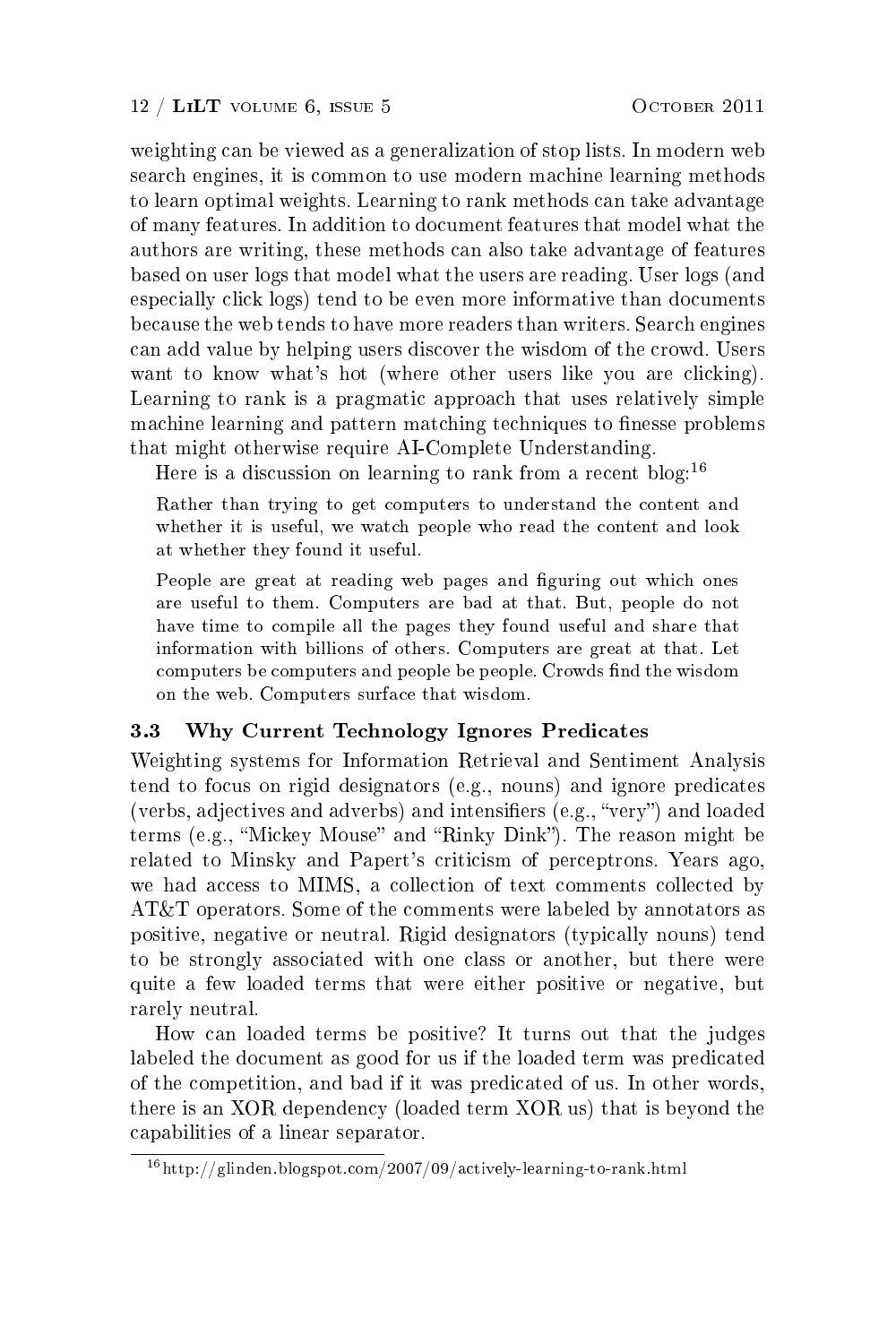Current practice in Sentiment Analysis and Information Retrieval does not model modifiers (predicate-argument relationships, intensifiers and loaded terms), because it is hard to make sense of modifiers unless you know what they are modifying. Ignoring loaded terms and intensifiers seems like a missed opportunity, especially for Sentiment Analysis, since loaded terms are obviously expressing strong opinions. But you can't do much with a feature if you don't know the sign, even if you know the magnitude is large.

When predicate-argument relationships are eventually modeled, it will be necessary to revisit the linearly separable assumption because of the XOR problem mentioned above.

#### 3.4 Pierce's Objections

There is less coverage of Pierce in contemporary textbooks than Minsky and Chomsky, despite the impact that Pierce has had on our field as the chair of the ALPAC committee and the author of Whither Speech Recognition?" It is not clear why modern textbooks have so little to say about Pierce, given how influential his work has been, both in terms of terminating funding, as well as citations. It may be that his criticisms are even more inconvenient than Minsky's and Chomsky's. Many have tried to respond to Pierce, but few of the responses are as effective or as worth reading as the original criticisms.

Among Pierce's many accomplishments, he developed PCM (Pulse Code Modulation), a method of coding speech that is closely related to today's WAVE file format, a popular format for storing audio on PCs.<sup>17</sup> In addition, Pierce did significant research on vacuum tubes, but soon brought about their demise by supervising the team that invented the transistor. Pierce worked on satellite research, and later, as Vice President of Research at Bell Labs, Pierce played a major role in transferring satellite technology from research to commercial practice with the development of Telstar 1, the first commercial use of satellites in telecommunications.

In short, Pierce was a highly accomplished executive at the top of his game. The poor folks on the other side of the debate were simply no match. Some of Pierce's debating opponents included junior faculty about to be denied tenure. It wasn't a fair fight. But even so, that is no reason to ignore his contributions to the field, inconvenient as they may be.

Both the ALPAC report and "Whither Speech Recognition" are well

 $17$ WAVE has become synonymous with the term "raw digital audio," according to http://www.codeguru.com/cpp/g-m/multimedia/audio/article.php/c8935/.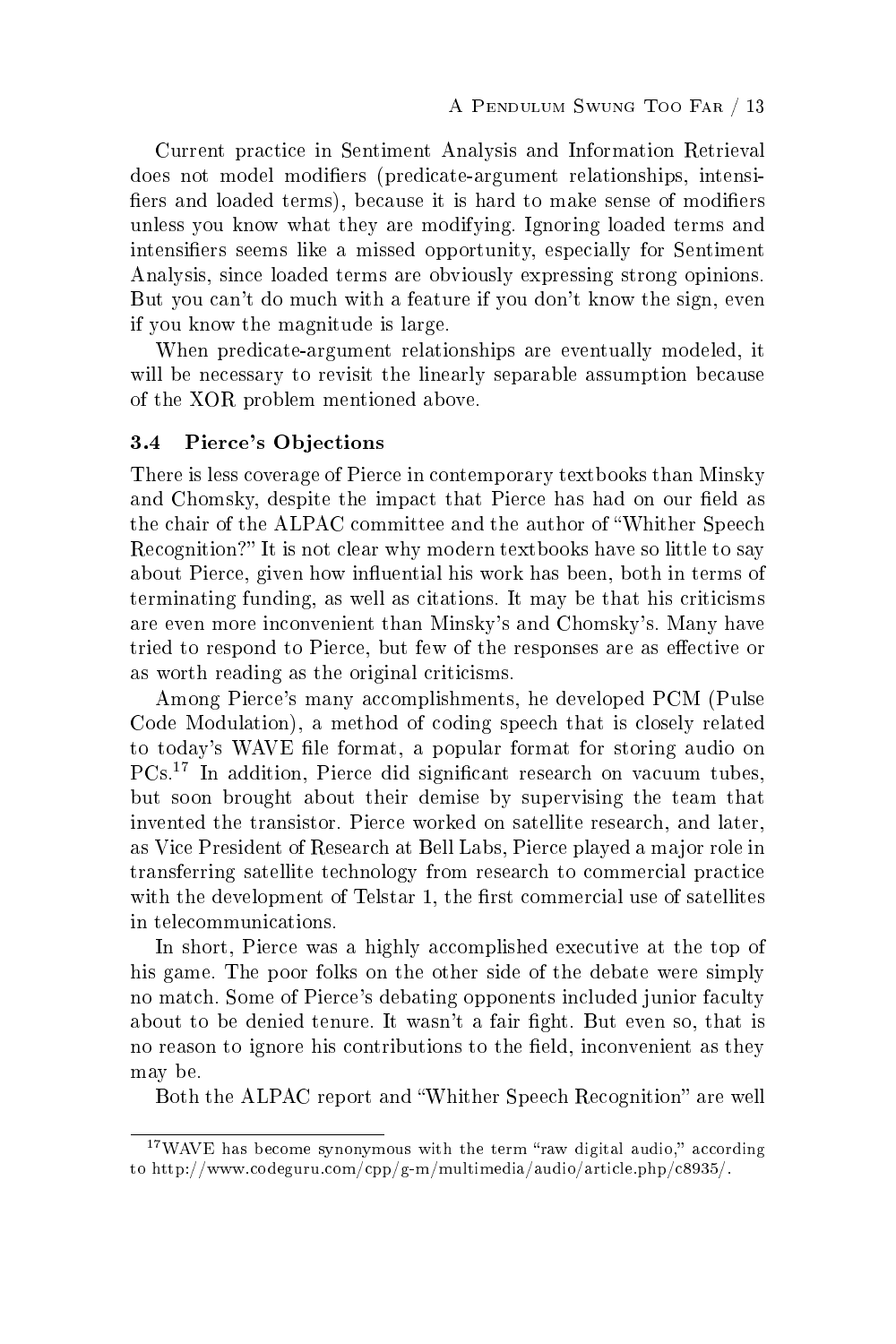worth reading. The ALPAC report is easier to find on the web,  $^{18}$  but considerably longer. If the reader has limited time, she would be well advised to start with "Whither Speech Recognition" because it is short and crisp and to the point. There are basically two objections in this two-page letter:

- 1. Evaluation: Pierce objects to evaluation by demos, as well as the kinds of evaluations that are popular today. "It is hard to gauge the success of an attempt at speech recognition even when statistics are given. In general.  $.95\%$  correct can be achieved for. . . when. . . Performance has gone down drastically as. . . . It is not easy to see a practical, economically sound application for speech recognition with this capability.
- 2. Pattern matching: Pierce objects to the kind of pattern matching that is common today (e.g., machine learning and speech recognition) as artful deception that is "apt to succeed better and more quickly than science.

## Criticism of Pattern Recognition

Pierce followed up the "artful deception" remark with a reference to Weizenbaum's doctor program, ELIZA, as an example of such a deception. It might be possible for ELIZA to pass the Turing Test, though obviously ELIZA isn't "intelligent." The ELIZA criticism has since become a standard objection to programs that appear to work better than they do. Here is a definition of the ELIZA effect from Wikipedia.<sup>19</sup>

The ELIZA effect, in computer science, is the tendency to unconsciously assume computer behaviors are analogous to human behaviors. In its specific form, the ELIZA effect refers only to "the susceptibility of people to read far more understanding than is warranted into strings of symbols-especially words-strung together by computers." More generally, the ELIZA effect describes any situation where, based solely on a system's output, users perceive computer systems as having "intrinsic qualities and abilities which the software controlling the (output) cannot possibly achieve" or "assume that (outputs) reflect a greater causality than they actually do." In both its specific and general forms, the ELIZA effect is notable for occurring even when users of the system are aware of the determinate nature of output produced by the system. From a psychological standpoint, the ELIZA effect is the result of a subtle cognitive dissonance between the user's awareness of programming limitations and their behavior towards the output of the program. The discovery of the ELIZA effect was an important development in artificial intelligence, demonstrating the principle of using

 $18$ http://books.nap.edu/html/alpac\_lm/ARC000005.pdf

 $19$ http://joshgreenberg.name/post/153115039/wikipedia-eliza-effect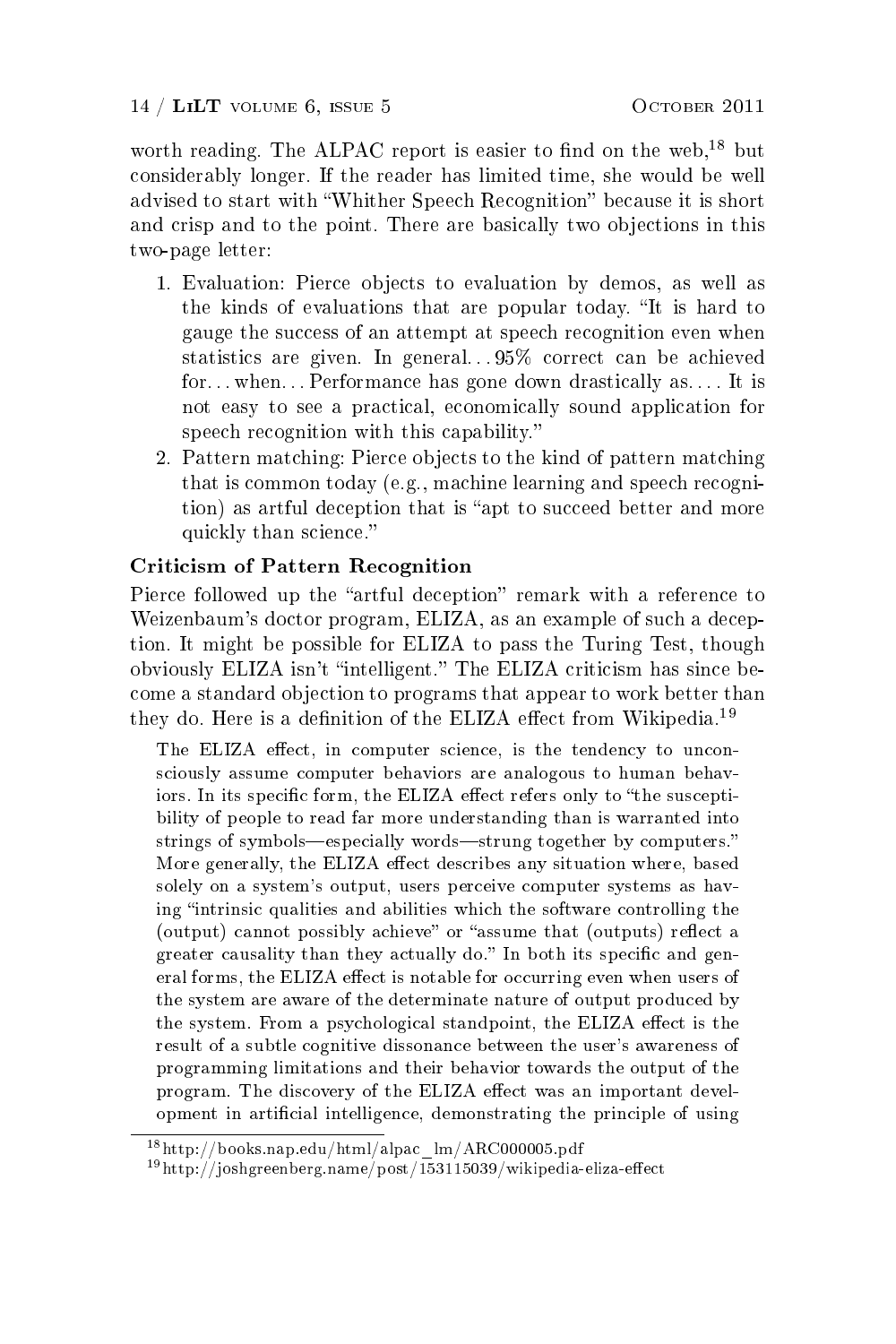social engineering rather than explicit programming to pass a Turing test.

Weizenbaum himself became a strong opponent of AI when he realized just how convincing his ELIZA program was to the public. The following was taken from a chapter of his book titled "Incomprehensible" Programs."20

These two programs [MACSYMA and DENDRAL] are distinguished from most other artificial-intelligence programs precisely in that they rest solidly on deep theories.... There are, of course, many other important and successful applications of computers. Computers, for example, control entire petroleum-refining plants, navigate spaceships, and monitor and largely control the environments in which astronauts perform their duties. Their programs rest on mathematical control theory and on firmly established physical theories. Such theory-based programs enjoy the enormously important advantage that, when they misbehave, their human monitors can detect that their performance does not correspond to the dictates of their theory and can diagnose the reason for the failure from the theory.

But most existing programs. . are not theory-based.... They are heuristic...stratagems that appear to "work" under most foreseen circumstances. . . . My own program, ELIZA, was precisely this type. So is Winograd's Language-understanding system and. . . Newell and  $Simon's GPS.<sup>21</sup>$ 

Weizenbaum continues by arguing that programs should be comprehensible, and should be based on solid theoretical foundations, a perspective that Pierce would also agree with.

Pierce's "artful deception" remark is a criticism of proof-by-demos in Artifical Intelligence, as well as speech recognition and the larger area of pattern recognition (and much of modern machine learning).<sup>22</sup>

Any application of the foregoing discussion to work in the general area of pattern recognition is left as an exercise for the reader.

Pattern recognition has its strengths and weaknesses. On the positive side, pattern recognition makes it possible to make progress on applications by finessing many hard scientific questions. But this strength is also a weakness. Short-term finesses distract the field away from what matters in the long term.

Many engineering tasks share the experience of Speech Synthesis where there have been two threads of research: a pragmatic engineering

 $^{20}$ Weizenbaum (1976, pp. 231-232)

<sup>&</sup>lt;sup>21</sup>See http://en.wikipedia.org/wiki/General\_Problem\_Solver for more on GPS.

 $^{22}$ Pierce (1969, p. 1050)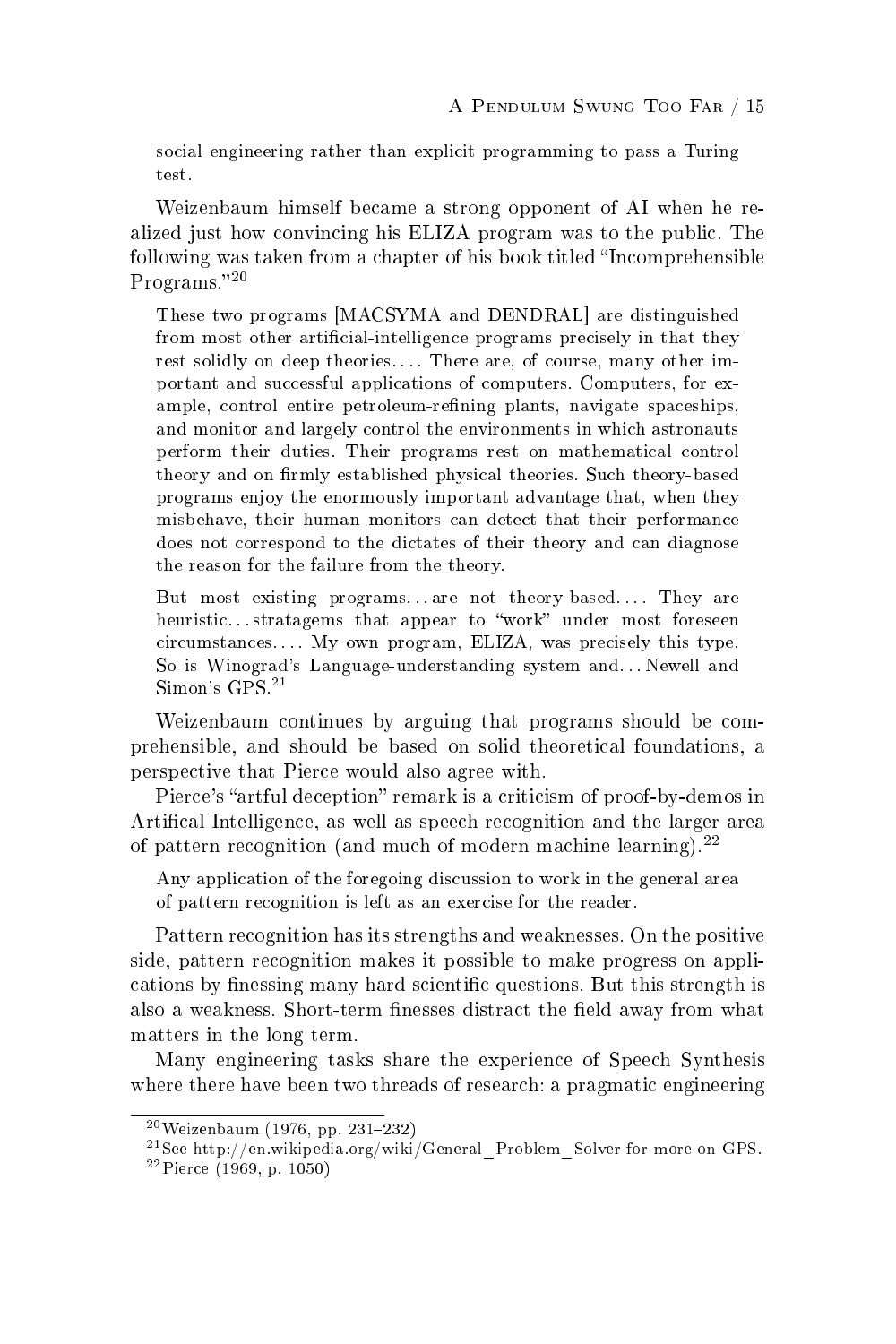approach (e.g., concatenative synthesis and tape splicing) and a more ambitious scientific program (e.g., articulatory synthesis). In general, while pragmatic approaches are more likely to produce better results in the short-term, there is considerable sympathy for the more ambitious approach. We have a better chance of making progress on big open scientific questions if we address them head-on rather than finessing around them. That said, if one is in the business of building speech synthesis products, one would be well advised to do whatever finesses it takes to get a quality product out the door on time and on budget.

## Responses

There have been many responses to "Whither Speech Recognition," but most responses fail to address the two main criticisms mentioned above:

- 1. What is the signicance of the kinds of evaluations that are required for publication these days?
- 2. What is the signicance of pattern matching (versus science)?

Roe and Wilpon  $(1993)$  argue that the field evolved over the 25 years after "Whither Speech Recognition" from a "futile" endeavor to a commercial reality. They start with a tutorial of popular methods such as Hidden Markov Models (HMMs), a pattern matching technique of the kind that Pierce is objecting to. The tutorial is followed by an evaluation of the kind that is expected these days. The evaluation is intended to demonstrate that the pattern matching techniques are effective, but the evaluation comes to the same kind of conclusion that Pierce characterizes as "hard to gauge."<sup>23</sup>

In the laboratory, speech recognizers are quite accurate in acoustic pattern matching. In "real-world" conditions, the error rate is much higher.

# ALPAC

The considerably longer ALPAC report raises many more objections, many of which are both inconvenient and hard to respond to. The conclusions lead with some good news:<sup>24</sup>

Today there are linguistic theoreticians who take no interest in empirical studies or in computation. There are also empirical linguists who are not excited by the theoretical advances of the decade-or by computers. But more linguists than ever before are attempting to bring subtler theories into confrontation with richer bodies of data, and virtually all of them, in every country, are eager for computational support. The life's work of a generation ago (a concordance, a glossary, a superficial

 $^{23}$ Roe and Wilpon (1993), p. 58

 $24$ Pierce et al. (1966), p. 30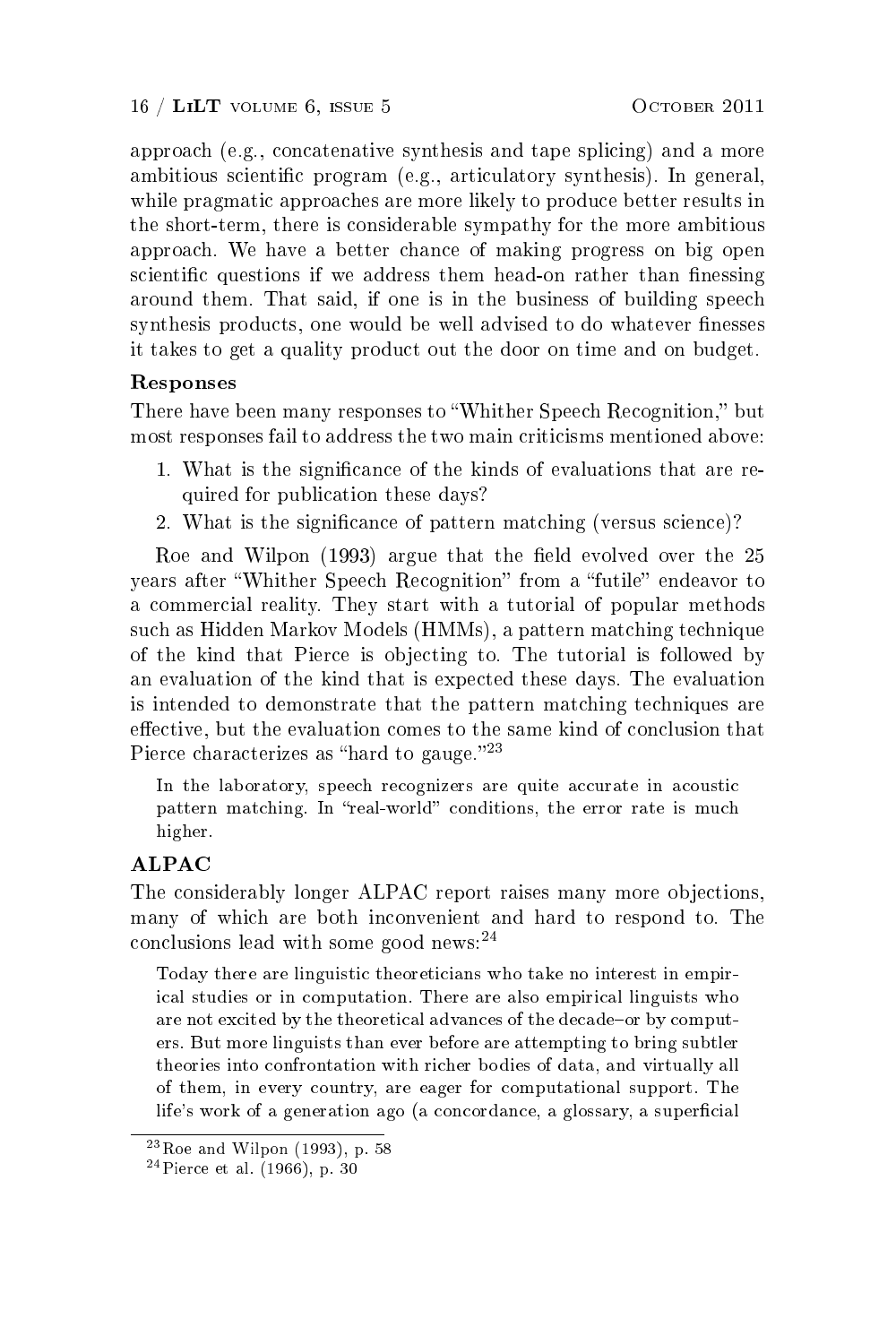grammar) is the first small step of today, accomplished in a few weeks (next year, in a few days), the first of  $10,000$  steps toward an understanding of natural language as the vehicle of human communication.

But the good news is quickly followed by some not-so-good news:<sup>25</sup>

But, we do not yet have good, easily used, commonly known methods for having computers deal with language data.

Steedman (2008) responds by comparing our field to physics. Steedman observes physics isn't plagued with reports like ALPAC: "Nobody goes around telling physicists what to do." Steedman suggests our field would be in better shape if we were more disciplined, and refrained from airing dirty laundry in public.

We shouldn't dismiss ALPAC with physics envy. That response not only fails to address the issues, but in fact, physics is hardly in an enviable position. There was a time when physics was in relatively good shape, but that was a long time ago. The winter has gone on for so long in Physics that many have left the field. Former physicists have contributed to many fields, including fields of interest to our community such as machine translation and machine learning. As for dirty laundry, physics has more than its share.<sup>26</sup>

Even the ALPAC report points out that computational linguistics has a number of advantages over physics: $27$ 

We see that the computer has opened up to linguists a host of challenges, partial insights, and potentialities. We believe these can be aptly compared with the challenges, problems, and insights of particle physics. Certainly, language is second to no phenomenon in importance. And the tools of computational linguistics are considerably less costly than the multibillion-volt accelerators of particle physics.

Hutchins  $(1996)^{28}$  recognized the 30th anniversary of the ALPAC report with a summary article in the MT News International titled: "ALPAC: the (in)famous report." Hutchins concludes (with British spelling):

ALPAC was quite right to be sceptical about MT: the quality was undoubtedly poor, and did not appear to justify the level of financial support it had been receiving. It was also correct to identify the need to develop machine aids for translators, and to emphasise the need for more basic research in computational linguistics. However, it can be faulted for...

 $^{25}$ Pierce et al. (1966), p. 30

 $^{26}$ See http://www.thetroublewithphysics.com for an example of criticism of physics.

 $^{27}$ Pierce et al. (1966), p. 30

<sup>28</sup>http://www.hutchinsweb.me.uk/ALPAC-1996.pdf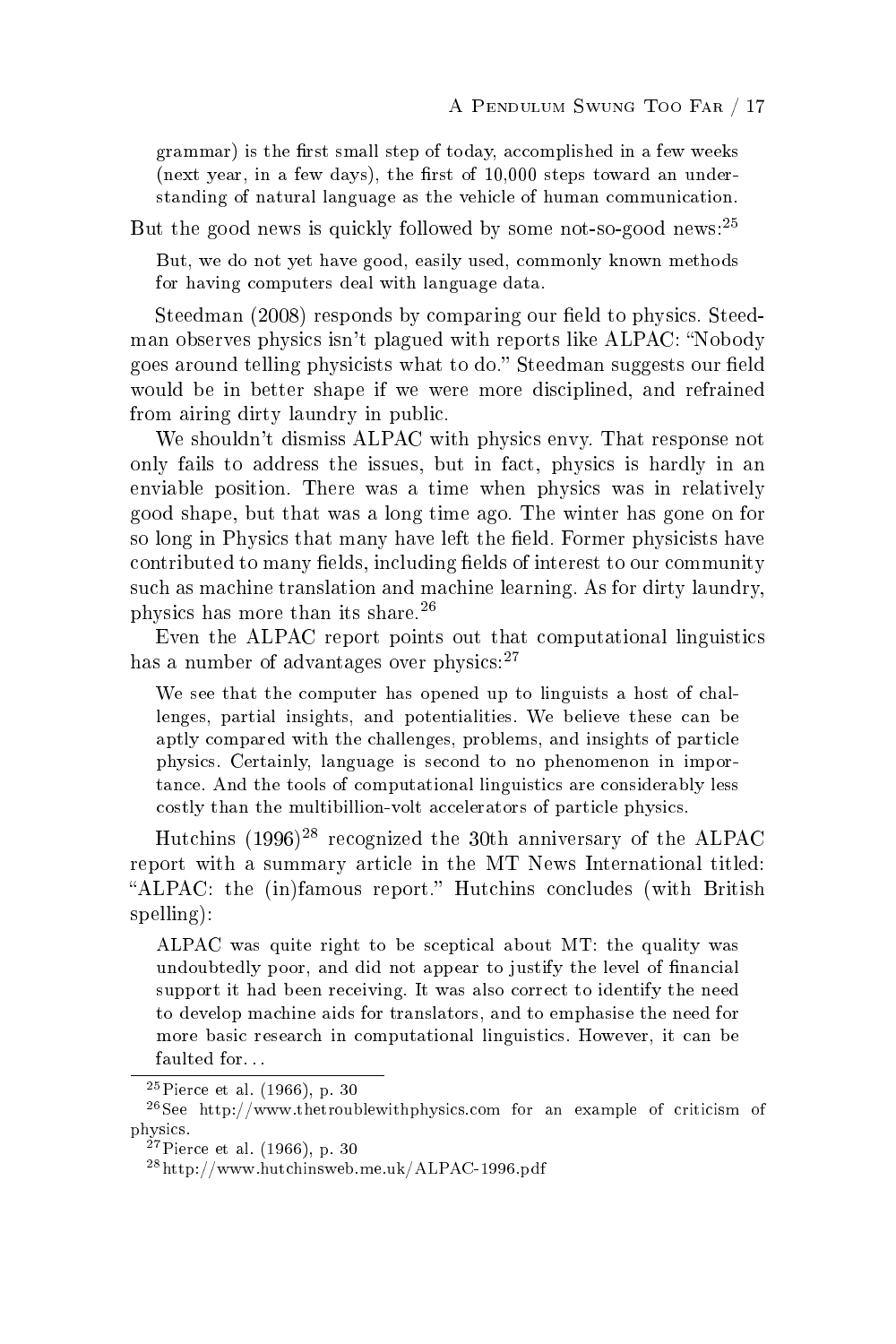Hutchins continues to criticize the report for taking an excessively American-centric perspective on a question that should be considered in a more global context. Given the seriousness of the lead, the Americancentric criticism is relatively minor. If the technology was no good and overpriced from an American perspective, is there another perspective where it would be appropriate for someone else?

In fact, the ALPAC report is remembered as infamous because the skepticism led to a funding winter, especially in the American context. However, the report (page 34) actually recommended expenditures in two distinct areas:

- 1. Basic long-term academic research in linguistics and computational linguistics, as well as
- 2. Practical short-term applied work to improve translation practice.

Proposals in the first area should be evaluated by peer review on the basis of scientific merit, whereas applications in the second area should be evaluated in terms of practical metrics: speed, cost and quality.

These two recommendations call out two sides of Pierce that enable Pierce to endorse two positions as different as Chomsky and Shannon. On the one hand, Pierce was a strong supporter of basic science. Pierce objects to attempts to sell science as something other than it is (e.g., applications), as well as attempts to misrepresent progress with misleading demos and/or mindless metrics (such as the kinds of evaluations that are routinely performed today). On the other hand, there is also a practical side to Pierce, as demonstrated by his impressive accomplishments in speech coding, vacuum tubes, transistors and communication satellites. He is a strong supporter of applied work, but under very different rules, e.g., in terms of a business case. Applied work should be evaluated as applied work (based on a business case), and science should be evaluated as science (based on peer review).

If Pierce were alive today, he would be deeply troubled by the current state of the science, which is heavily invested in pattern matching techniques and numerical evaluations in ways that distract the field from what he would consider to be the core scientific questions.

On a more positive note, the applied side of Pierce would be impressed by Google's business success, especially in search. That said, the success is less clear cut for Google's side businesses in speech recognition and machine translation. While there are some reasons to remain hopeful, a skeptic like Pierce would find it hard to justify the  $R\&D$  investments the community has made over the decades. For a reasonable return on investment, by now the speech recognition and machine translation community should have produced a killer app, something that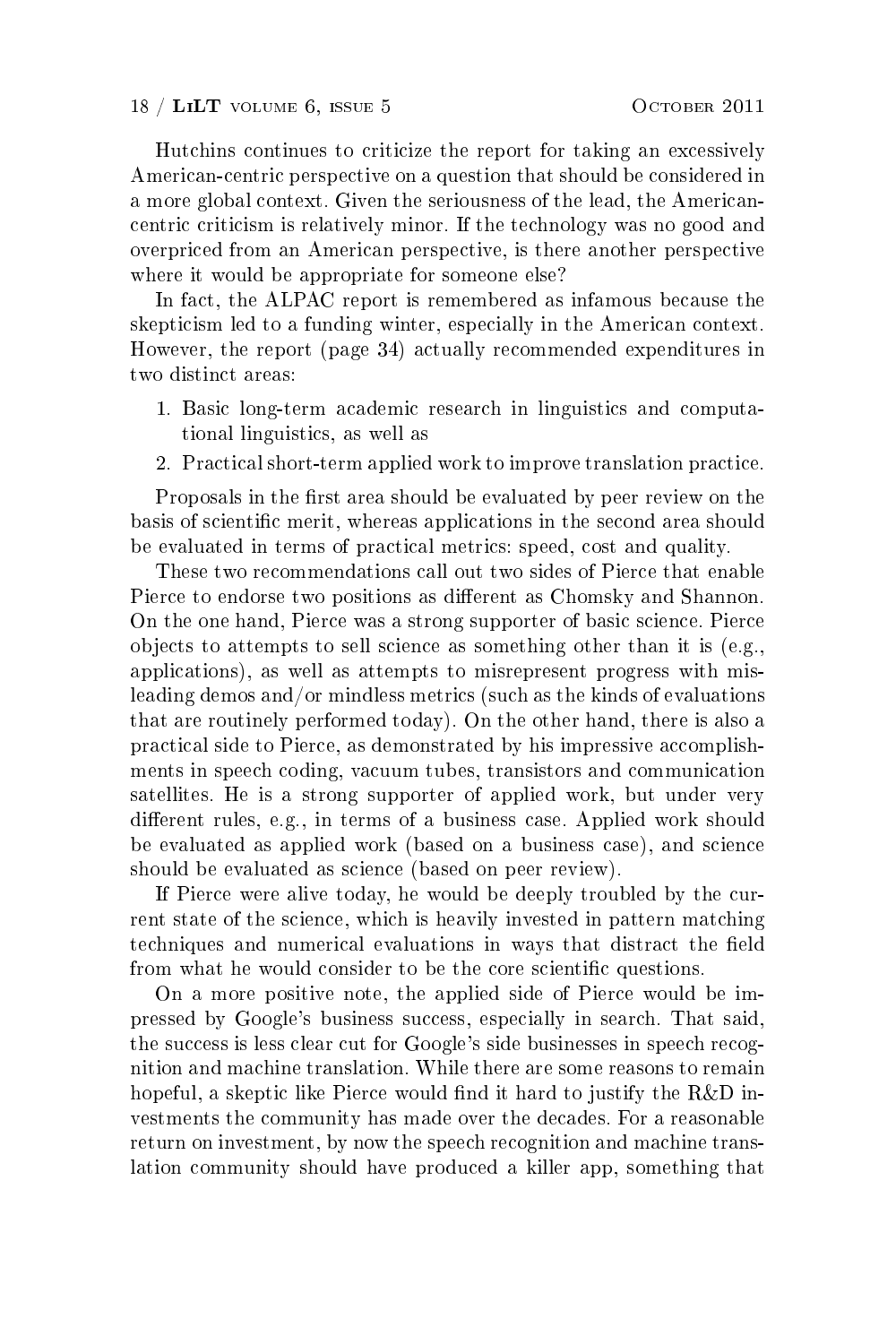almost everyone would use almost every day like AT&T's telephone, or Microsoft Windows or Google Search. Google's core business in search has achieved this bar, and someday their side businesses in speech and translation may eventually do so as well.

What does Pierce have to offer us today? Thus far, the field has done well by picking low-hanging fruit. In good times, when there are lots of easy pickings, we should take advantage of the opportunities. But if those opportunities should dry up, we would be better off following Pierce's advice. It is better to address the core scientific challenges than to continue to look for easy pickings that are no longer there.

# 3.5 Those Who Ignore History Are Doomed To Repeat It

For the most part, the empirical revivals in Machine Learning, Information Retrieval and Speech Recognition have simply ignored PCM's arguments, though in the case of neural nets, the addition of hidden layers to perceptrons could be viewed as a concession to Minsky and Papert. Despite such concessions, Minsky and Papert (1988) expressed disappointment with the lack of progress since Minsky and Papert (1969).

In preparing this edition we were tempted to "bring those theories up to date." But when we found that little of significance had changed since 1969, when the book was first published, we concluded that it would be more useful to keep the original text... and add an epilogue.... One reason why progress has been so slow in this field is that researchers unfamiliar with its history have continued to make many of the same mistakes that others have made before them. Some readers may be shocked to hear it said that little of signicance has happened in the field. Have not perceptron-like networks-under the new name connectionism-become a major subject of discussion. . . . Certainly, yes, in that there is a great deal of interest and discussion. Possibly yes, in the sense that discoveries have been made that may, in time, turn out to be of fundamental importance. But certainly no, in that there has been little clear-cut change in the conceptual basis of the field. The issues that give rise to excitement today seem much the same as those that were responsible for previous rounds of excitement. . . . Our position remains what it was when we wrote the book: We believe this realm of work to be immensely important and rich, but we expect its growth to require a degree of critical analysis that its more romantic advocates have always been reluctant to pursue-perhaps because the spirit of connectionism seems itself to go somewhat against the grain of analytic rigor.<sup>29</sup>

Multilayer networks will be no more able to recognize connectedness

 $^{29}$ Minsky and Papert (1988, Prologue, p. vii)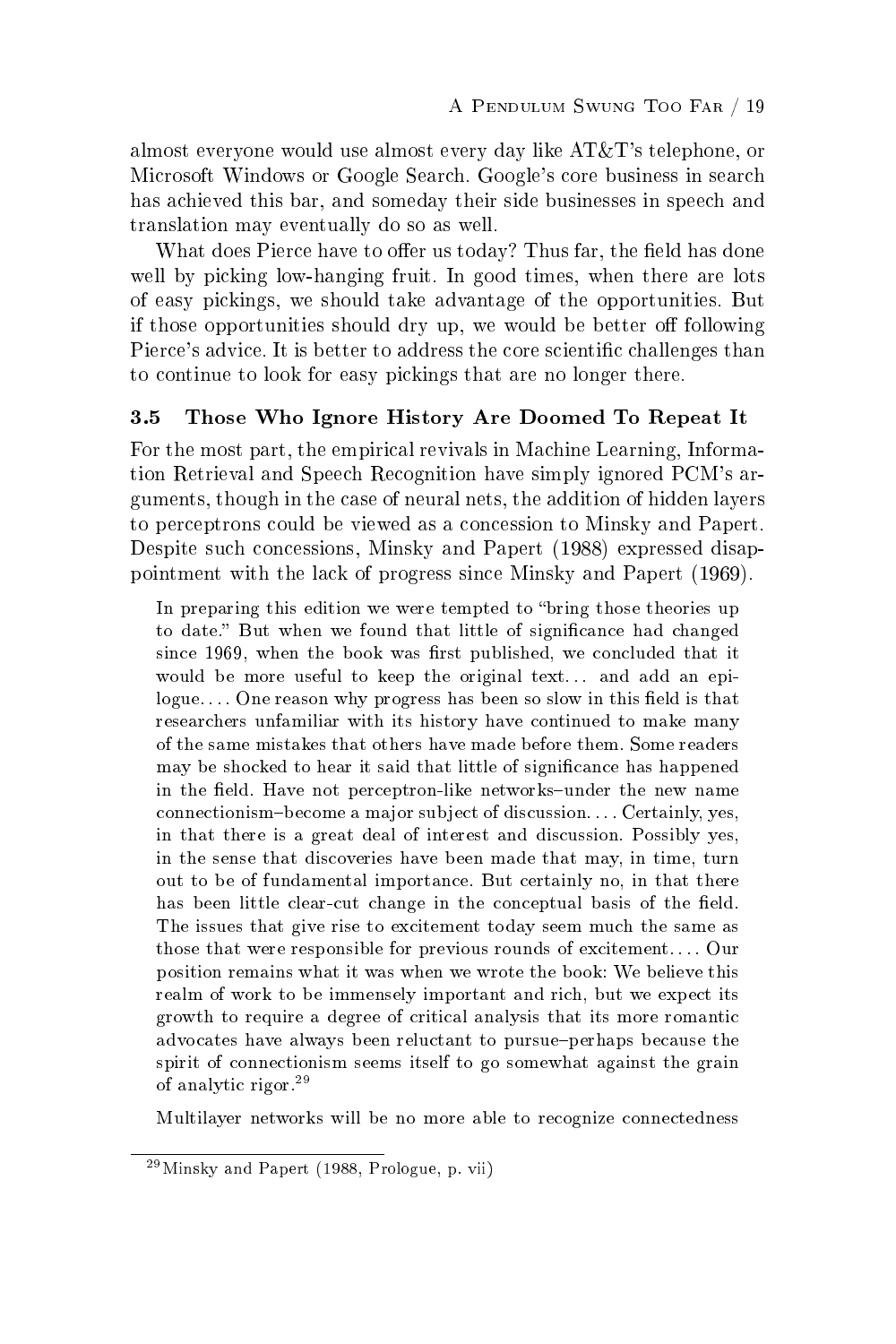#### 20 / LILT VOLUME 6, ISSUE 5 OCTOBER 2011

than are perceptrons.<sup>30</sup>

#### Gaps in Courses on Computational Linguistics

Part of the reason why we keep making the same mistakes, as Minsky and Papert mentioned above, has to do with teaching. One side of the debate is written out of the textbooks and forgotten, only to be revived/reinvented by the next generation. Contemporary textbooks in computational linguistics have remarkably little to say about PCM. Pierce isn't mentioned in Jurafsky and Martin (2000), Manning and Schütze (1999) or Manning et al. (2008). Minsky's criticism of Perceptrons is briefly mentioned in just one of the three textbooks: Manning and Schütze  $(1999, p. 603)$ . A student new to the field might not appreciate that the reference to "related learning algorithms" (see bold italics below) includes a number of methods that are currently very popular such as linear and logistic regression.

There are similar convergence theorems for some other gradient descent algorithms, but in most cases convergence will only be to a local optimum. . . . Perceptrons converge to a global optimum because they select a classifier from a class of simpler models, the linear separators. There are many important problems that are not linearly separable, the most famous being the XOR problem. . . . A decision tree can learn such a problem whereas a perceptron cannot. After some initial enthusiasm about Perceptrons (Rosenblatt, 1962), researchers realized these limitations. As a consequence, interest in perceptrons and related learning algorithms emphasis added faded quickly and remained low for decades. The publication of Minsky and Papert (1969) is often seen as the point at which the interest in this genre of learning algorithms started to wane.

Manning et al. (2008) have a brief reference to Minsky and Papert (1988) as a good description of perceptrons, with no mention of the sharp criticism.

Readers interested in algorithms mentioned, but not described in this chapter, may wish to consult Bishop (2006) for neural networks, Hastie et al. (2001) for linear and logistic regression, and Minsky and Papert (1988) for the perceptron algorithm.<sup>31</sup>

Based on this description, a student might come away with the mistaken impression that Minsky and Papert are fans of perceptrons (and currently popular related methods such as linear and logistic regression).

<sup>30</sup>Minsky and Papert (1988, Epilogue, p. 252)

 $31$  Manning et al. (2008, p. 292)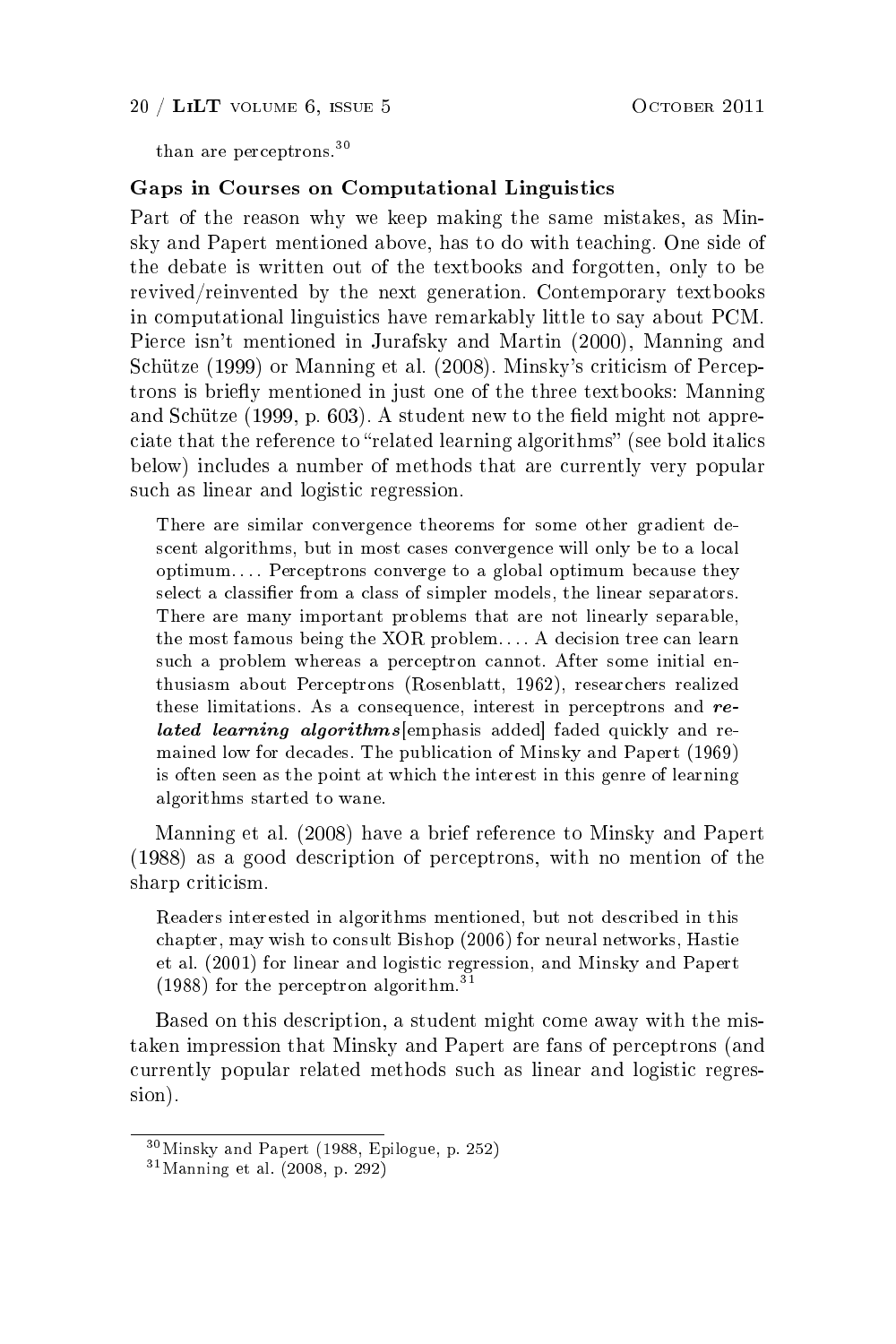Bishop (2006, p. 193) makes it clear that Minsky and Papert are no fans of perceptrons and neural networks, but dismisses their work as "incorrect conjecture." Bishop points to widespread use of neural networks in practical application as counter-evidence to Minsky and Papert's claim above that "not much has changed" and "multilayer networks will be no more able to recognize connectedness than are perceptrons."

Contemporary textbooks ought to teach both the strengths and the weaknesses of useful approximations such as neural networks. Both sides of the debate have much to offer. We do the next generation a disservice when we dismiss one side or the other with harsh words like "incorrect conjecture" and "not much has changed."

Chomsky receives more coverage than Pierce and Minsky in contemporary textbooks. There are 10 references to Chomsky in the index of Manning and Schütze (1999) and 27 in the index of Jurafsky and Martin  $(2000)$ . The first textbook has fewer references because it focuses on a relatively narrow topic, Statistical Natural Language Processing, whereas the second textbook takes a broader cut across a wider range of topics including phonology and speech. Thus, the second textbook, unlike the first textbook, cites Chomsky's work in phonology: Chomsky and Halle (1968).

Both textbooks mention Chomsky's criticism of finite-state methods and the devastating effect that they had on empirical methods at the time, though they quickly move on to describe the revival of such methods, with relatively little discussion of the argument, motivations for the revival, and implications for current practice and the future.

In a series of extremely influential papers starting with Chomsky (1956) and including Chomsky (1957) and Miller and Chomsky (1963), Noam Chomsky argued that "finite-state Markov processes," while a possibly useful engineering heuristic, were incapable of being a complete cognitive model of human grammatical knowledge. These arguments led many linguists and computational linguists away from statistical models altogether.

The resurgence of N-gram models came from Jelinek, Mercer, Bahl. . . <sup>32</sup>

Both books also start the ngram discussion with a few quotes, pro and con.<sup>33</sup>

But it must be recognized that the notion "probability of a sentence" is an entirely useless one, under any known interpretation of this term.<sup>34</sup>

 $32$ Jurafsky and Martin (2000, pp. 230–231)

<sup>33</sup>Jurafsky and Martin (2000, p. 191)

<sup>34</sup>Chomsky (1965, p. 57)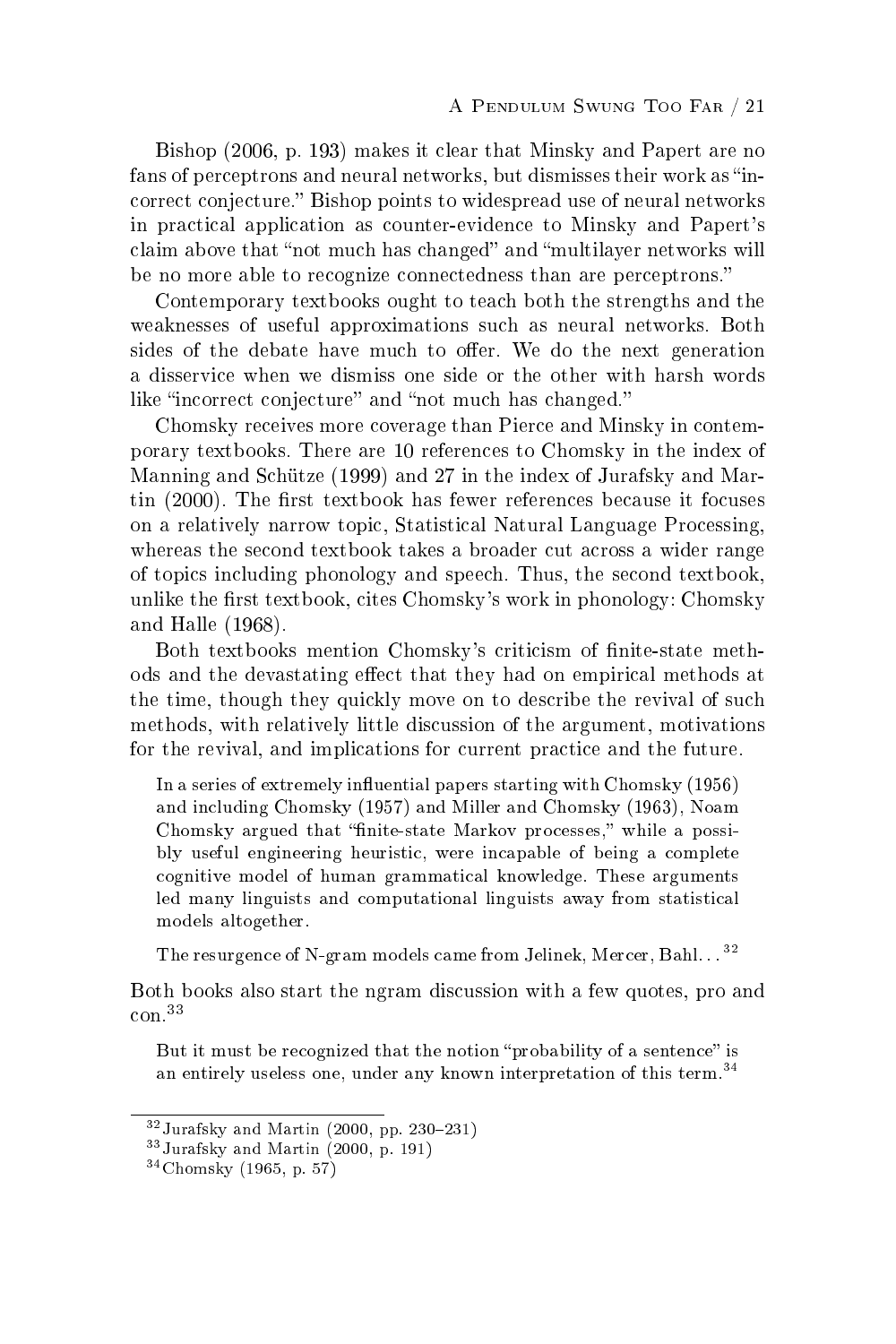Anytime a linguist leaves the group the recognition rate goes up.<sup>35</sup>

Manning and Schütze (1999, p. 2) starts the discussion with these quotes:

Statistical considerations are essential to an understanding of the operation and development of languages.<sup>36</sup>

One's ability to produce and recognize grammatical utterances is not based on notions of statistical approximations and the like.<sup>37</sup>

Such quotes introduce the student to the existence of a controversy, but they don't help the student appreciate what it means for them. We should remind students that Chomsky objected to a number of finite-state methods that are extremely popular today including ngrams and Hidden Markov Models because he believed such methods cannot capture long-distance dependences (e.g., agreement constraints and whmovement).

Chomsky's position remains controversial to this day, as evidenced by an objection from one of the reviewers. I do not wish to take a position on this debate here. I am merely asking that we teach both sides of this debate to the next generation so they won't reinvent whichever side we fail to teach.

# Educating Computational Linguistics Students in General Linguistics and Phonetics

To prepare students for what might come after the low hanging fruit has been picked over, it would be good to provide today's students with a broad education that makes room for many topics in Linguistics such as syntax, morphology, phonology, phonetics, historical linguistics and language universals. We are graduating Computational Linguistics students these days that have very deep knowledge of one particular narrow sub-area (such as machine learning and statistical machine translation) but may not have heard of Greenberg's Universals, Raising, Equi, quantifier scope, gapping, island constraints and so on. We should make sure that students working on co-reference know about c-command and disjoint reference. When students present a paper at a Computational Linguistics conference, they should be expected to know the standard treatment of the topic in Formal Linguistics.

Students working on speech recognition need to know about lexical stress (e.g., Chomsky and Halle (1968)). Phonological stress has all sorts of consequences on downstream phonetic and acoustic processes.

 $35$  Fred Jelinek (then of IBM speech group) (1988)

<sup>36</sup>Lyons (1968, p. 98)

<sup>37</sup>Chomsky (1957, p. 16)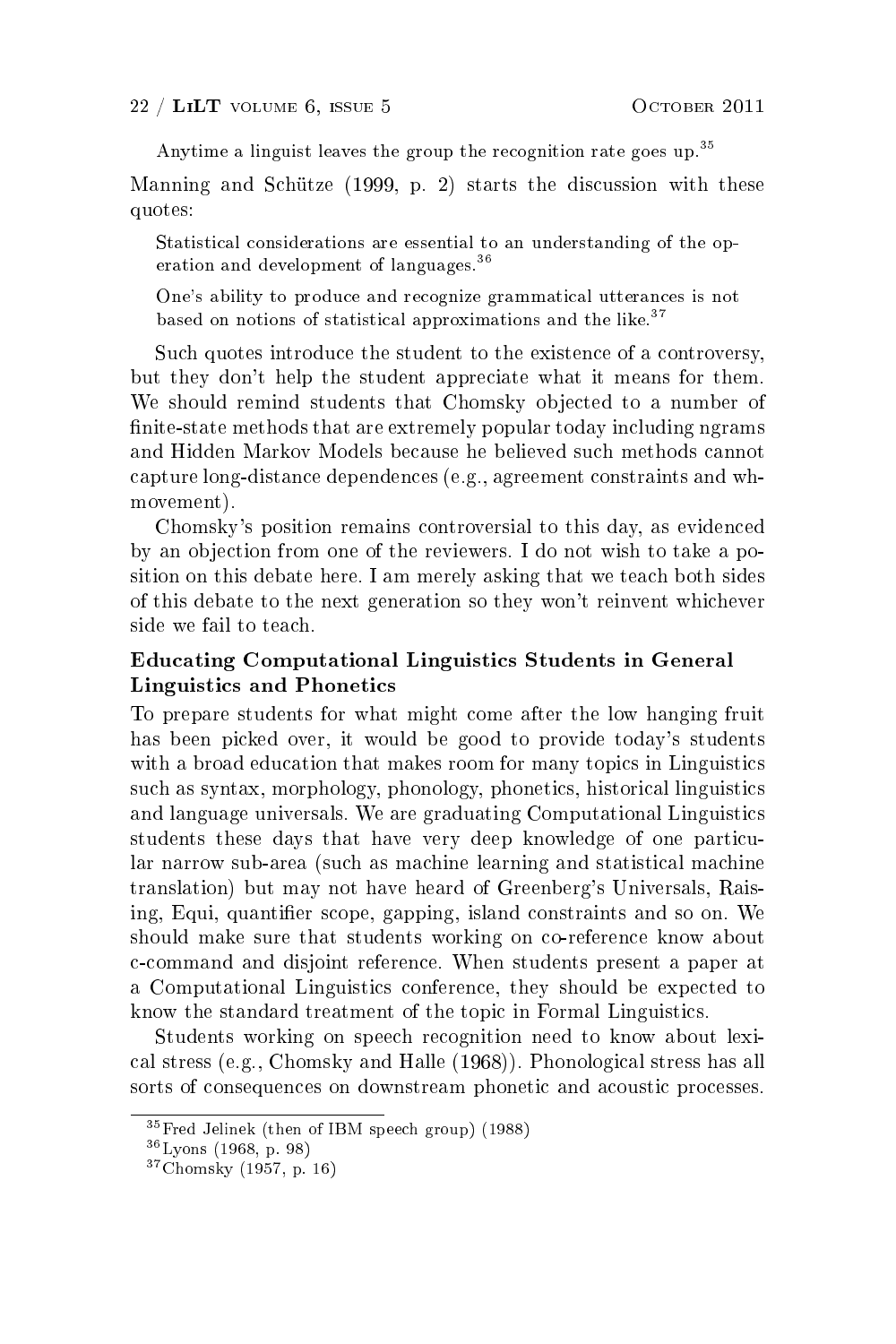

FIGURE 3 The spectrograms of "politics" and "political" show three allophones of  $/1/$ . Different allophones appear before and after stress.

Speech recognizers currently don't do much with lexical stress which seems like a missed opportunity since stress is one of the more salient properties in the speech signal. Figure 3 shows waveforms and spectrograms for the minimal pair: "politics" and "political." There are many differences between these two words. The technology currently focuses on differences at the segmental level:

- 1. "Politics" ends with  $-s$  where as "political" ends with  $-al$ .
- 2. The first vowel in "political" is a reduced schwa unlike the first vowel in "politics."

The differences in stress are even more salient. Among the many stressrelated differences, Figure 3 calls out the differences between pre-stress and post-stress allophones of /l/. There are also consequences in the /t/s; /t/ is aspirated in "politics" and flapped in "political."

Currently, there is still plenty of low-hanging fruit to work on at the segmental level, but eventually the state of the art will get past those bottlenecks. We ought to teach students in speech recognition about the phonology and acoustic-phonetics of lexical stress, so they will be ready when the state of the art advances past the current bottlenecks at the segmental level. Since there are long-distance dependencies as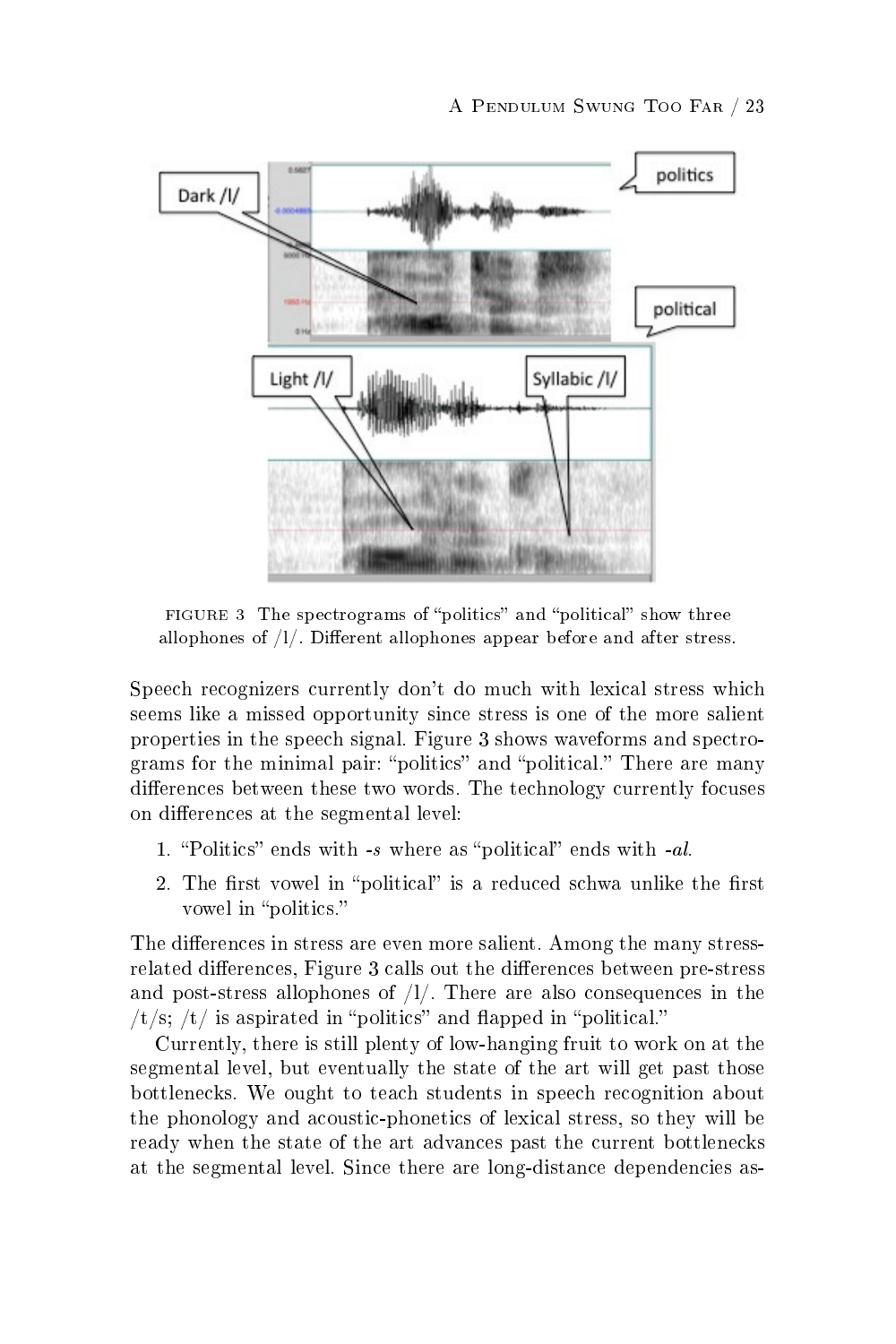sociated with stress that span over more than tri-phones, progress on stress will require a solid understanding of the strengths and weaknesses of currently popular approximations. Fundamental advances in speech recognition, such as effective use of stress, will likely require fundamental advances to the technology.

# 4 Conclusions

Pierce, Chomsky and Minsky challenged a number of empirical methods that were popular at the time, and have since been revived. Their objections have implications for many popular contemporary methods including Machine Learning (Linear Separators), Information Retrieval (Vector Space Model), Language Modeling (ngrams) and Speech Recognition (Hidden Markov Models (HMMs) and Conditional Random Fields (CRFs)).

Students need to learn how to use popular approximations effectively. Chomsky wrote about limitations with ngrams and Minsky wrote about limitation with linear separators. Many of these limitations are obvious (by construction), but even so, the debate, both pro and con, has been heated at times. And sometimes, one side of the debate is written out of the textbooks and forgotten, only to be revived/reinvented by the next generation. We should encourage the next generation to learn the arguments on both sides of these debates, even if they choose to take one side or the other.

When we revived empiricism in the 1990s, we chose to reject the position of our teachers for pragmatic reasons. Data had become available like never before. What could we do with it? We argued that it is better to do something simple than nothing at all. Let's go pick some low hanging fruit. While trigrams cannot capture everything, they often work better than the alternatives. It is better to capture the agreement facts that we can capture easily, than to try for more and end up with less.

That argument made a lot of sense in the 1990s, especially given unrealistic expectations that had been raised during the previous boom. But today's students might be faced with a very different set of challenges in the not-too-distant future. What should they do when most of the low hanging fruit has been pretty much picked over?

In the particular case of Machine Translation, the revival of statistical approaches (e.g., Brown et al.  $(1993)$ ) started out with finite-state methods for pragmatic reasons, but gradually over time, researchers have become more and more receptive to the use of syntax to capture long-distance dependences, especially when there isn't very much paral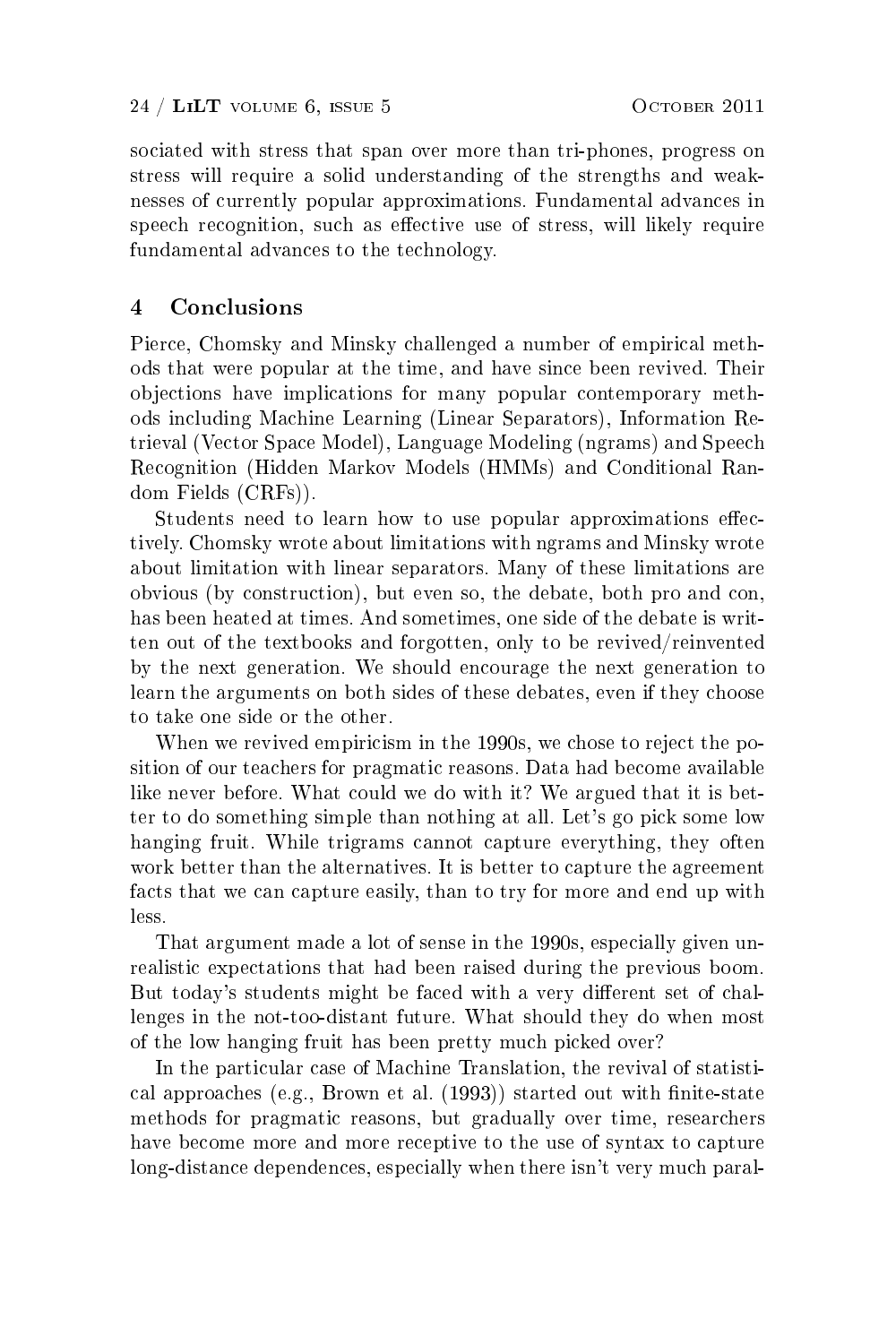lel corpora, and for language pairs with very different word orders  $(e.g.,)$ translating between a subject-verb-object (SVO) language like English and a verb final language like Japanese). Going forward, we should expect Machine Translation research to make more and more use of richer and richer linguistic representations. So too, there will soon be a day when stress will become important for speech recognition.

Since it isn't possible for textbooks in computational linguistics to cover all of these topics, we should work with colleagues in other departments to make sure that students receive an education that is broad enough to prepare them for all possible futures, or at least all probable futures.

#### References

- Bishop, Christopher. 2006. Pattern Recognition and Machine Learning. New York: Springer.
- Bloomeld, Leonard. 1933. Language. New York: Henry Holt. ISBN 90-272- 1892-7.
- Brown, Peter, John Cocke, Stephen Pietra, Vincent Pietra, Frederick Jelinek, Robert Mercer, and Paul Roossin. 1988. A statistical approach to language translation. In COLING.
- Brown, Peter, Vincent Pietra, Stephen Pietra, and Robert Mercer. 1993. The mathematics of statistical machine translation: Parameter estimation.  $Computational\ Linguistics$  19:263-311.
- Chomsky, Noam. 1956. Three models for the description of language. In  $IRE$ Transactions on Information Theory, vol. 2, pages 113-124.
- Chomsky, Noam. 1957. Syntactic Structures. The Hague: Mouton.
- Chomsky, Noam. 1965. Aspects of the Theory of Syntax. Cambridge, MA: MIT Press.
- Chomsky, Noam and Morris Halle. 1968. The Sound Pattern of English. New York: Harper & Row.
- Church, Kenneth. 1980. On memory limitations in natural language processing. Tech. Rep. MIT/LCS/TR-245, MIT.
- Church, Kenneth. 1988. A stochastic parts program and noun phrase parser for unrestricted text. In In Proceedings of the Second Conference on Applied Natural Language Processing, pages 136-143.
- Church, Kenneth and Robert Mercer. 1993. Introduction to the special issue on computational linguistics using large corpora. Computational Linguis $tics$  19:1-24.
- Firth, John Rupert. 1957. A synopsis of linguistic theory 1930-1955. In Special Volume of the Philological Society. Oxford: Oxford University Press.
- Francis, W. Nelson and Henry Kucera. 1982. Frequency Analysis of English  $Usage. Boston: Houghton Mifflin.$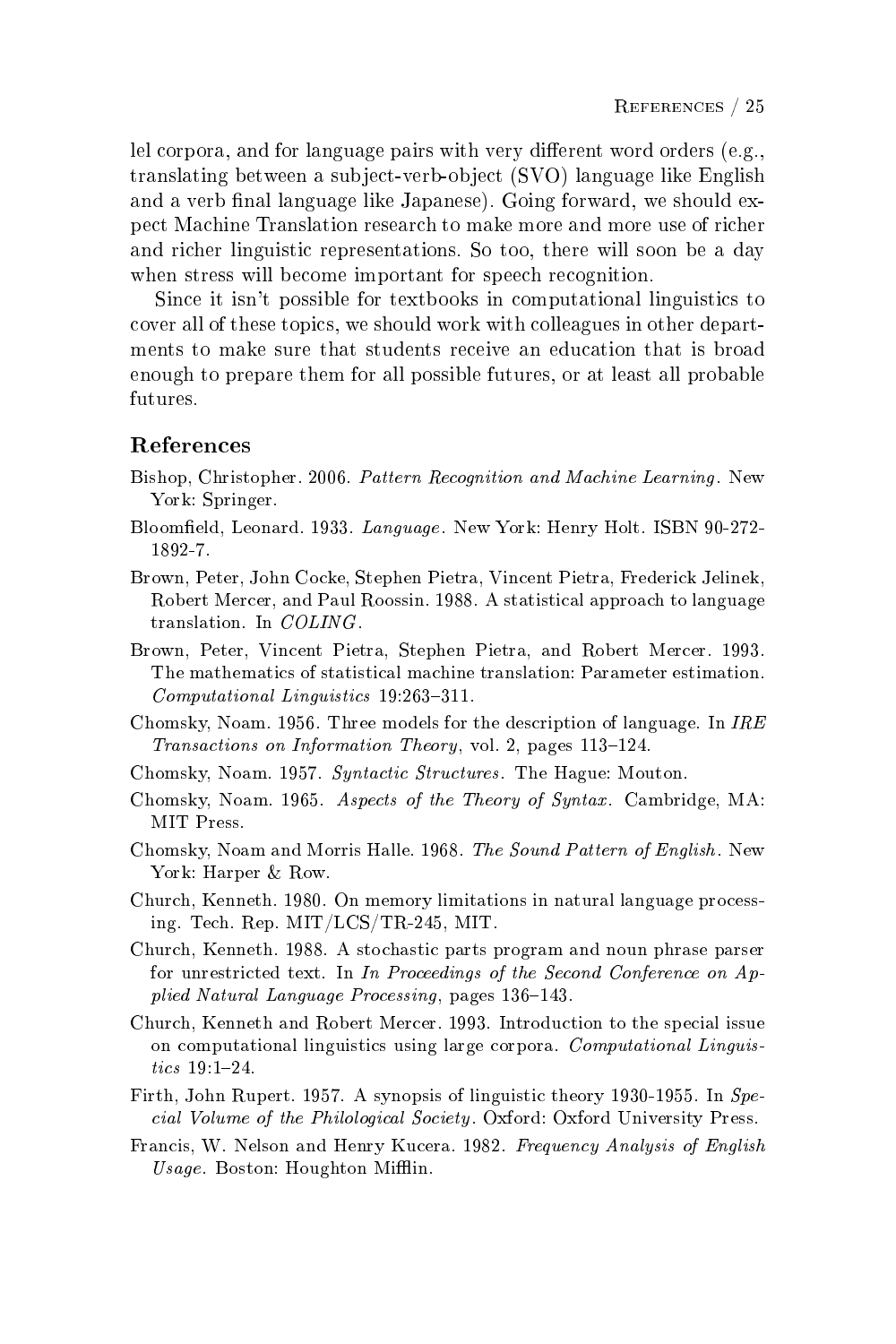- Hall, David, Daniel Jurafsky, and Christopher Manning. 2008. Studying the History of Ideas Using Topic Models. In EMNLP, pages 363-371.
- Hastie, Trevor, Robert Tibshirani, and Jerome Friedman. 2001. The Elements of Statistical Learning: Data Mining, Inference, and Prediction. Springer-Verlag.
- Hutchins, John. 1996. ALPAC: The (In)famous report. In MT News International, pages  $9-12$ .
- Jurafsky, Daniel and James Martin. 2000. Speech and Language Processing: An Introduction to Natural Language Processing, Speech Recognition, and Computational Linguistics. Prentice-Hall.
- Lyons, John. 1968. Introduction to theoretical linguistics. Cambridge, England: Cambridge University Press.
- Manning, Christopher, Prabhakar Raghavan, and Hinrich Schütze. 2008. Introduction to Information Retrieval. Cambridge University Press. ISBN 0521865719.
- Manning, Christopher and Hinrich Schütze. 1999. Foundations of Statistical Natural Language Processing. Cambridge, MA: MIT Press.
- Miller, George and Noam Chomsky. 1963. Finitary Models of Language Users. In D. Luce, R. Bush, and E. Galanter, eds., Handbook of Mathematical Psychology, vol. 2, pages 419-491. New York: Wiley.
- Minsky, Marvin and Seymour Papert. 1969. Perceptrons. Cambridge, MA: MIT Press.
- Minsky, Marvin and Seymour Papert. 1988. Perceptrons. Cambridge, MA: MIT Press.
- Pierce, John. 1961. An Introduction to Information Theory: Symbols, Signals and Noise. New York: Dover Publications, Inc.
- Pierce, John. 1969. Whither Speech Recognition. Journal of the Acoustical Society of America  $46(4P2):1049-1051$ .
- Pierce, John. 1970. Whither Speech Recognition II. Journal of the Acoustical Society of America  $47(6B)$ :1616-1617.
- Pierce, John, John Carroll, Eric Hamp, David Hays, Charles Hockett, Anthony Oettinger, and Alan Perlis. 1966. Language and Machines: Computers in Translation and Linguistics. Washington, D.C.: National Academy of Sciences, National Research Council.
- Roe, David and Jay Wilpon. 1993. Whither Speech Recognition: The Next 25 Years. IEEE Communications  $31(11):54-63$ .
- Rosenblatt, Frank. 1962. Principles of Neurodynamics; Perceptrons and the Theory of Brain Mechanisms. Washington: Spartan Books.
- Simon, Herb. 1960. Management by machines: How much and how soon? The Management Review  $49:12-19$  and  $68-80$ .
- Sinclair, John. 1987. Looking Up: An Account of the COBUILD Project in Lexical Computing. Glasgow: Collins.